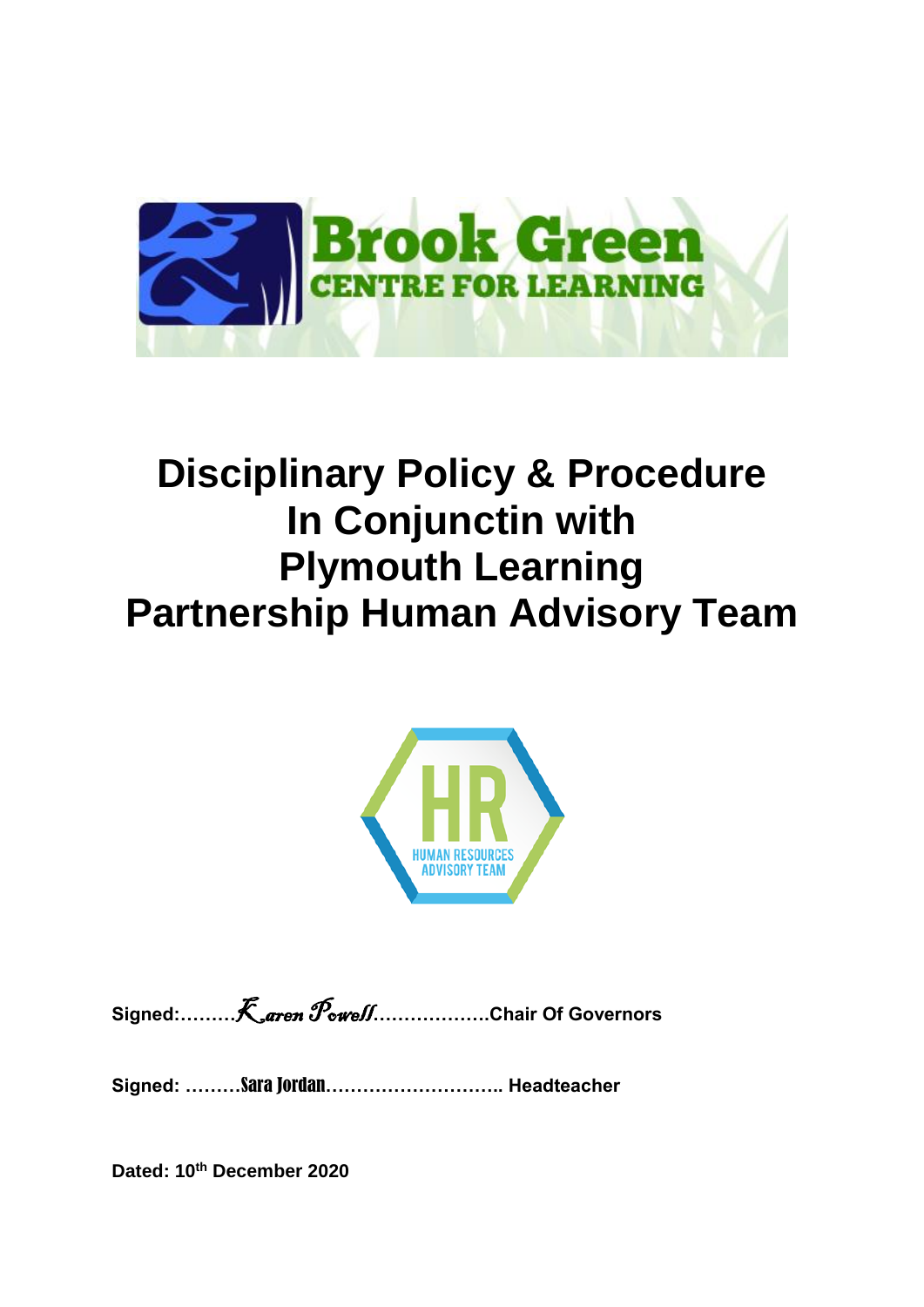# **CHANGES**

| March 2009:      | Policy Implemented                                          |
|------------------|-------------------------------------------------------------|
| <b>June 2010</b> | Styling revised in line with corporate guidelines           |
| October 2010:    | Minor amendments                                            |
| June 2012:       | Updated examples of gross misconduct                        |
| January 2015:    | Essential and general updates throughout text.              |
| April 2015:      | Addition made to Appendix A to include social media example |
| July 2019:       | General update                                              |

If you have any questions regarding this policy, please contact your HR Adviser.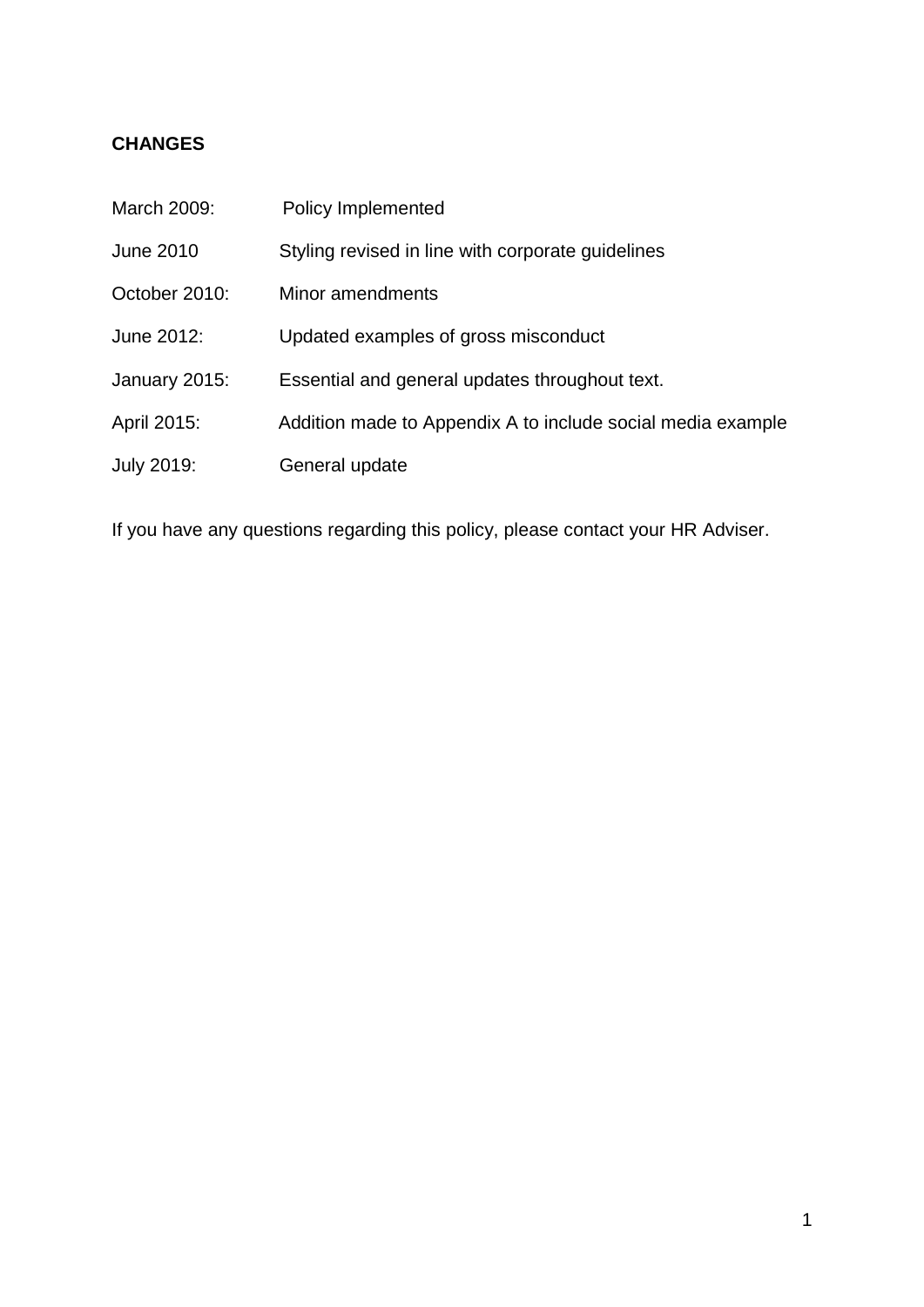# **Contents**

# **Section A: Disciplinary Policy**

|   | Policy statement |  |
|---|------------------|--|
|   | Scope of policy  |  |
| 3 | Responsibilities |  |

# **Section B: Disciplinary Procedure**

|                | Purpose                                                 | 5  |
|----------------|---------------------------------------------------------|----|
| 2              | Informal action                                         | 5  |
| 3              | Formal action                                           |    |
| $\overline{4}$ | Investigations                                          | 10 |
| 5              | Formal disciplinary procedure                           | 14 |
| 6              | Dealing with non-attendance                             | 17 |
| $\overline{7}$ | <b>Disciplinary sanctions</b>                           | 17 |
| 8              | Other remedies                                          | 19 |
| 9              | Disciplinary matters relating to a trade union official | 19 |
| 10             | Overlapping disciplinary and grievance issues           | 19 |
| 11             | Notification to professional bodies                     | 20 |

| Appendix A: List of examples of gross misconduct              |    |
|---------------------------------------------------------------|----|
| Appendix B: Sequence to be followed at a disciplinary hearing | 22 |
| Appendix C: Sequence to be followed at an appeal hearing      | 23 |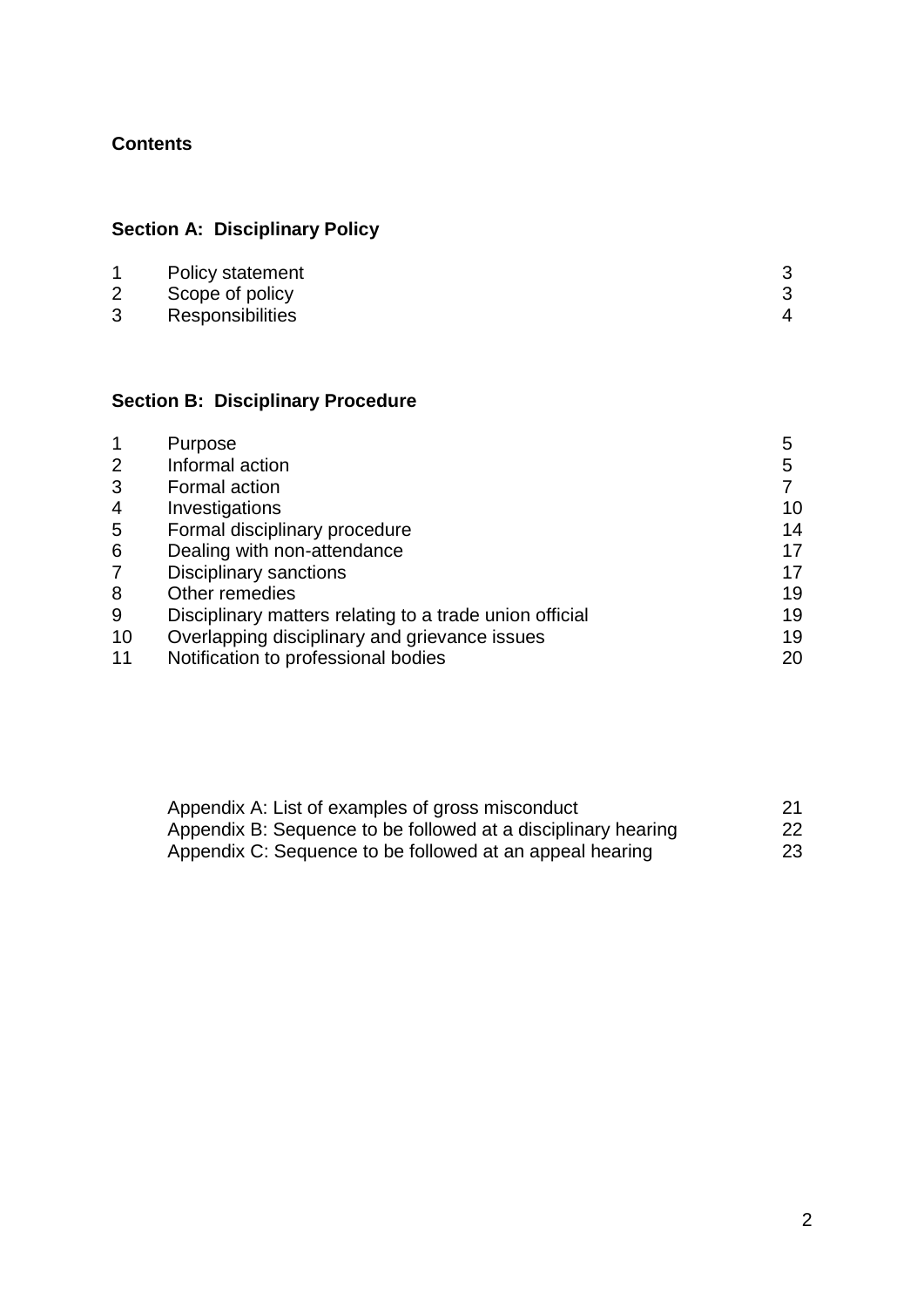# **Section A: Disciplinary Policy**

# **1 Policy Statement**

This policy has been adopted by the Board of Governors of Brook Green Centre for Learning Its purpose is to support and encourage employees to achieve and maintain acceptable standards of conduct and behaviour. It also aims to ensure fairness, equality and consistency in the day to day management of matters relating to employee conduct, including the investigation of alleged misconduct and decisions regarding sanctions in cases of misconduct up to and including dismissal. This policy complies with the ACAS Code of Practice on Disciplinary Procedures and is written in accordance with all relevant legal requirements.

# **2 Scope of Policy**

This policy and procedure applies to all employees of the school both permanent and temporary.

It does not apply to support staff serving their probationary period. Separate procedures for this group of staff are given in the School Probationary Policy.

In addition, this procedure does not apply in the following situations:

- **Termination of a fixed term contract,**
- **EXEDENS** Dismissal due to redundancy, (see School's Redundancy Policy and Procedure)
- **Early retirement or retirement on the grounds of efficiencies of the service.**
- Dismissal for "some other substantial reason", for example where an employee is temporarily replacing another employee who is absent from work on maternity leave or secondment.
- Dismissal for breach of a statutory enactment,
- Addressing issues relating to capability (see School's Capability Policy and Procedure).

Guidance on each of the above can be obtained from your PLP HR Consultant.

The Board of Governors has delegated to the Headteacher authority to take disciplinary action in all cases except those involving possible dismissal.

References to 'Line Manager' contained in this Policy may, depending on the circumstances, be any senior member of staff required to perform a role within the disciplinary process. It could also refer to a governor, who for example, is required to perform a role in relation to dealing with an issue involving the Headteacher or another staff member where appropriate.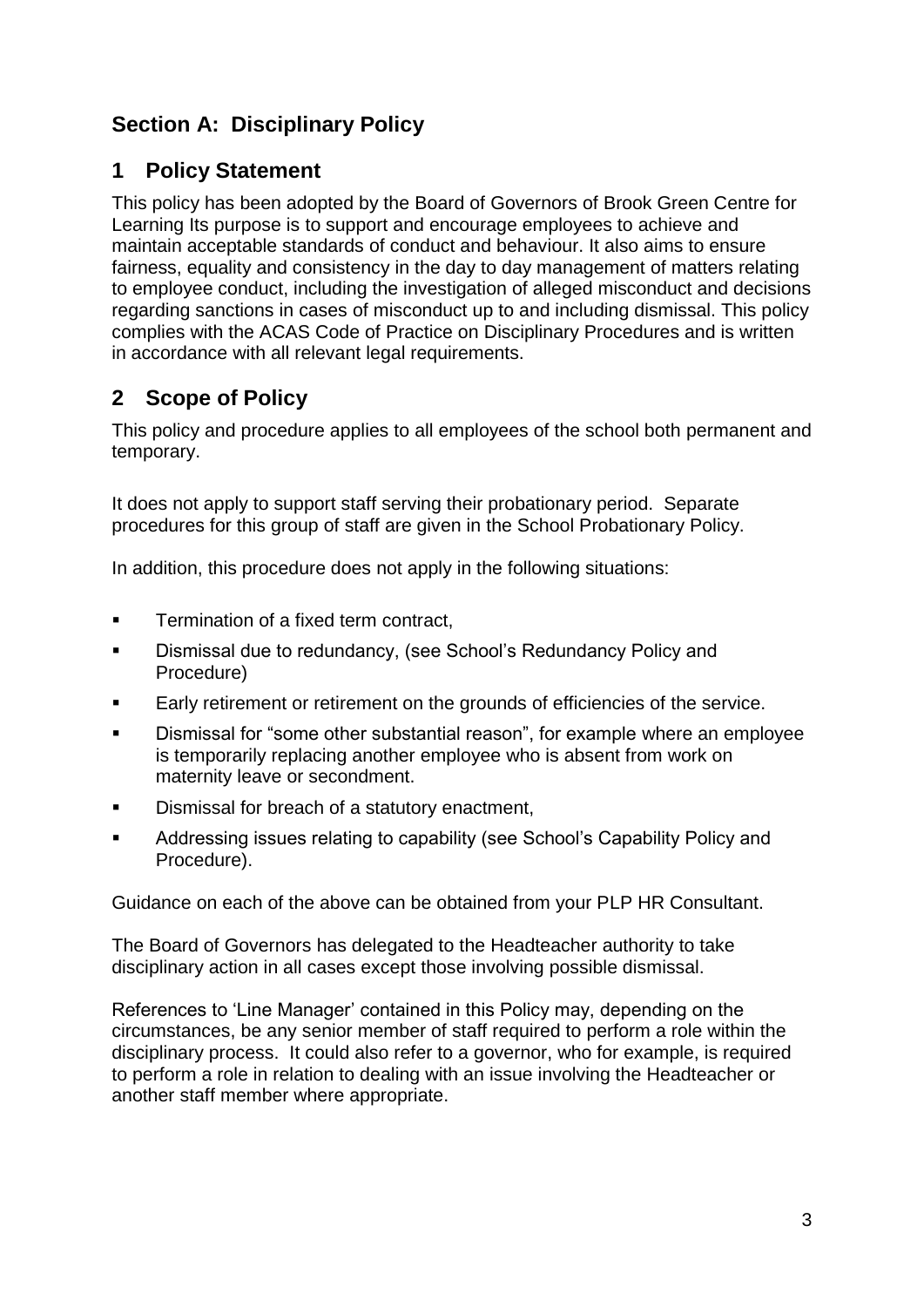# **Conduct outside work**

Misconduct or criminal offences that have occurred outside the workplace may be dealt with under these procedures if the employee's conduct or activities:

- **EXECT** make them unsuitable for the job they are employed to do,
- are such that they could potentially damage the school's reputation e.g. have committed a criminal offence,
- (in respect of teaching staff) be in breach of the 'Teacher Standards'- Part 2; Personal and Professional Conduct.

In these circumstances, it is important to seek further advice from your PLP HR Adviser.

This Disciplinary Policy and Procedure complies with best practice as detailed in the Advisory Conciliation and Arbitration Service (ACAS) Codes of Practice and is designed to promote equality, fairness and consistency within the school.

# **3 Responsibilities**

### **Employees**

All employees within the school have a responsibility to make sure they can access and understand the rules governing their performance and behaviour in the workplace. Employees have a responsibility to endeavour to meet these standards as a representative for and as an employee of the school.

Employees involved in a disciplinary process must declare any conflict of interest that arises.

# **Management**

The Board of Governors, Headteacher and all employees with line management duties are responsible for setting and maintaining required standards of performance within the school. They are also responsible for ensuring disciplinary rules are in place and that employees are aware of and have access to them.

#### **The Board of Governors and Headteacher**

The Board of Governors and Headteacher will at all times ensure they act in a way that will avoid unfair discrimination, improve communications and promote positive employee relations throughout the school.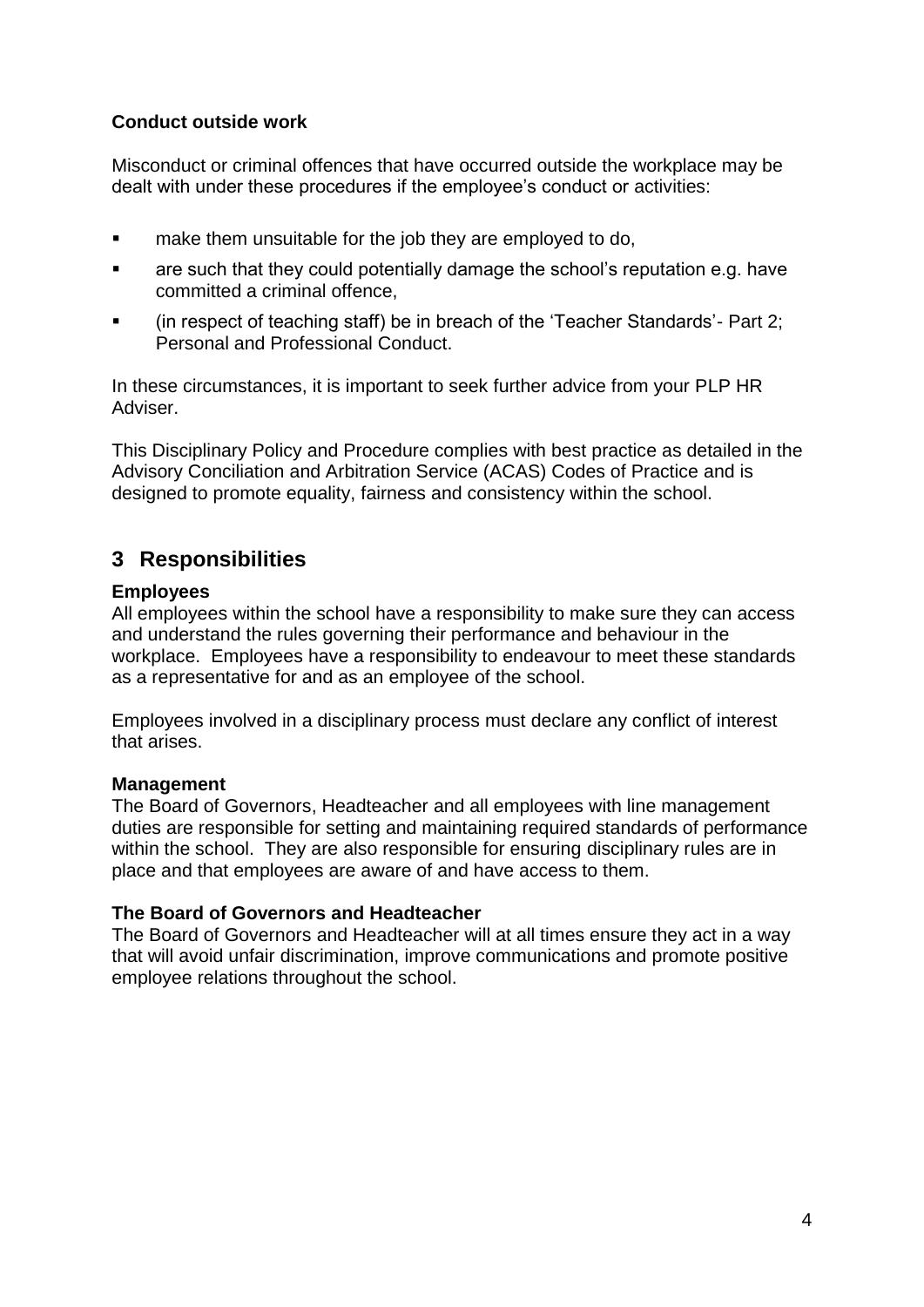# **Section B: Disciplinary Procedure**

# **1 Purpose**

The purpose of this disciplinary procedure is to give guidance on the standards of behaviour and conduct expected of employees and to set out steps that will be followed when dealing with breaches of those standards.

This procedure is designed to promote fairness and consistency of treatment in disciplinary matters and encourage improvement in employees conduct. This procedure is therefore viewed as remedial rather than punitive.

This procedure provides a mechanism to deal fairly and equitably with any allegation of misconduct.

Breaches in expected standards of conduct and behaviour could result in disciplinary action being taken, which, in extreme cases, may include dismissal.

This document fulfils relevant statutory requirements contained both in Education and Employment legislation. It also conforms to ACAS Codes of Practice which serve to reinforce and encourage good employee relations.

This policy forms part of the Contract of Employment for all employees of the school.

In summary the procedure has broadly two types of action, one informal (Section 2.0) and the other formal (Section 3.0).

# **2 Informal Action**

# **Reasons for taking informal action**

The Board of Governors, the Headteacher and employees with line management responsibility are encouraged to deal with low level, minor concerns relating to conduct informally, in the first instance.

# **The benefits of informal action**

Minor breaches of discipline can often be dealt with informally with the potential benefit that it may enable the concern to be addressed and steps taken to resolve the matter more quickly reducing the risk of disruption, de-motivation and absenteeism.

Addressing a concern informally does not mean it cannot continue to be monitored and reviewed. In the event of a subsequent failure to maintain an improvement in behaviour or where repetition of the misconduct occurs steps may be taken in accordance with the formal process set out under Section 3. (Where relevant please also refer to the School's Performance Management, Managing Attendance and Staff Capability (attendance relating to health) Policies.

Informal action can take the form of a verbal and or written caution or a reprimand (short of a warning) accompanied by instruction about future behaviour or conduct,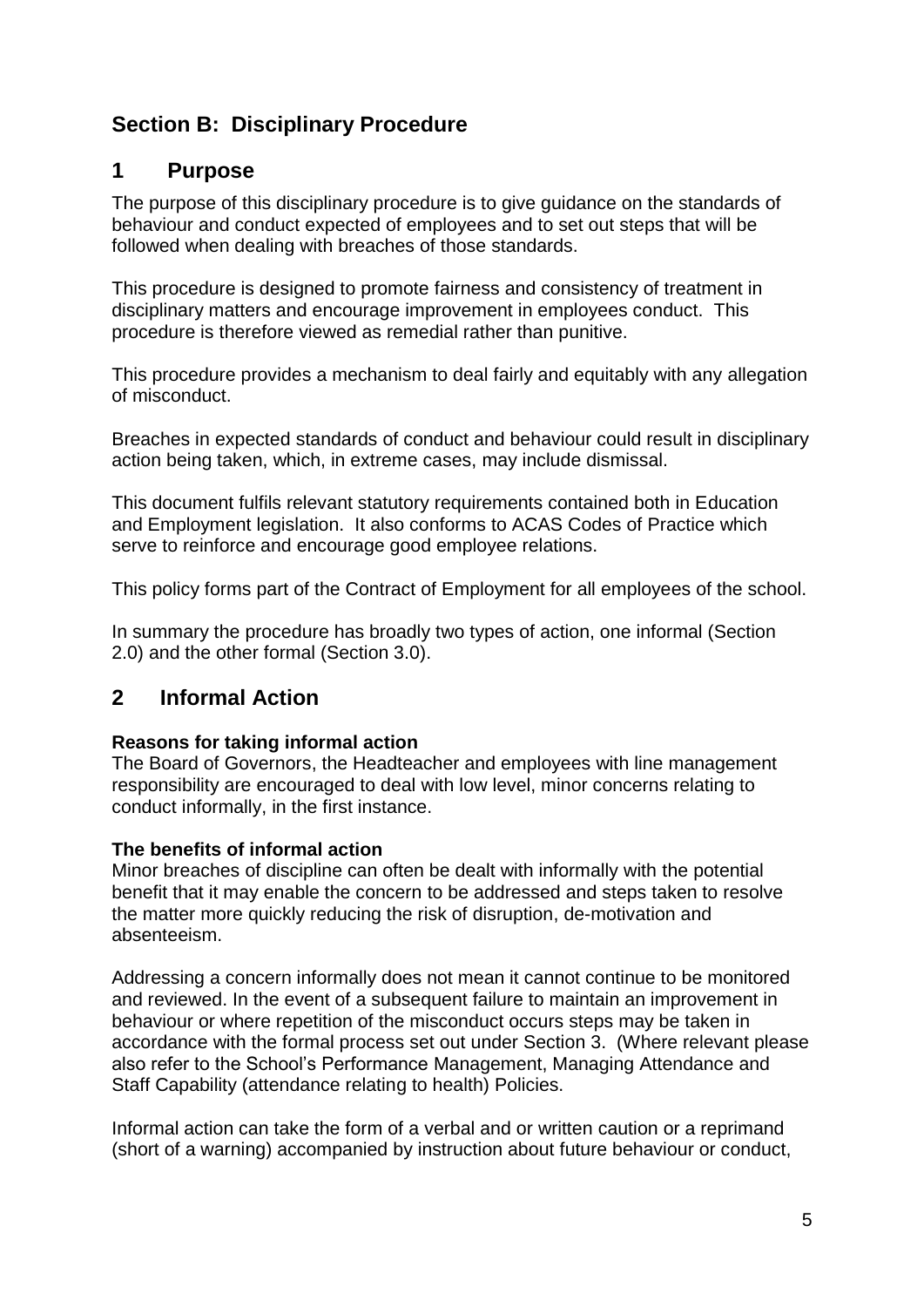which may be sufficient to correct an employee's behaviour. There is no right of appeal against informal action.

Informal action may not always be practical, possible or appropriate. For example, it would be inappropriate to respond to an allegation of gross misconduct by taking informal action.

#### **Informal process**

Informal action may take the form of discussions between the line manager (who may be the Headteacher) and an employee, to establish the facts of the case.

Whilst there is no statutory right to have formal representation at an informal meeting, an employee may wish to bring a trade union representative or work colleague with them for support. Such a request should not be unreasonably refused. However, the line manager could reserve the right to refuse a request if facilitating such an arrangement would result in an unreasonable delay in the meeting taking place. (See Section 4.7 on 'Right of accompaniment').

Informal meetings are by their nature unofficial. However, the line manager should keep a written record of any discussion. These notes may subsequently be used as part of any on-going enquiries.

If during informal discussion, it appears the matter is more serious than was first thought and as a consequence formal action may be necessary, the line manager should stop the meeting, advise the employee the matter needs to be dealt with formally and the reasons for making this decision. Arrangements for a formal meeting should then be made following the steps set out in Section 3.

One of the reasons for an adjournment in these circumstances is that an employee has a statutory right to be represented at a formal meeting they should be informed in writing ahead of a meeting that it is being conducted in accordance with the formal stage of the disciplinary process and at the same time receive details of the alleged misconduct.

#### **Possible outcomes to the informal process**

There may be a number of possible outcomes to the informal process, including:

No further action is necessary.

Objective setting to improve behaviour, conduct or performance. In the latter case this may include setting specific, measurable, achievable, relevant and time bound (SMART) targets. (Please refer to the School's Performance Management/Appraisal and Capability Procedures).

Identifying and agreeing training needs. A programme of learning and development may be implemented, with consultation and support accessed from appropriate sources. The relevance and timing of any training programme will depend on the individual circumstances of each case.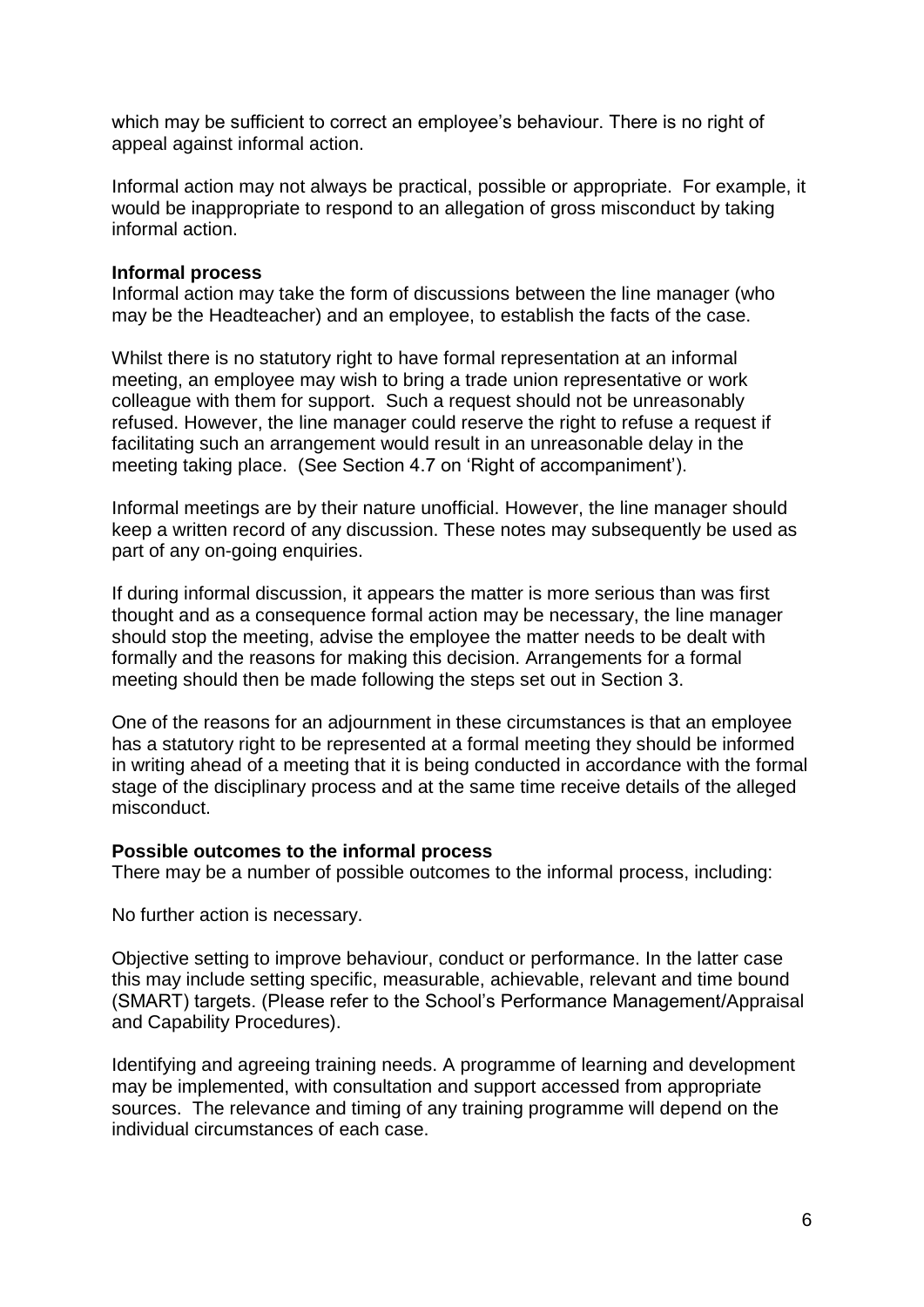An occupational health referral for consultation, counselling or medical assessment may be appropriate as part of the school's duty of care to employees.

Monitoring and reviewing the situation, as part of regular supervision and performance management conducted by the Headteacher or other line manager.

Initiate further investigations into the allegations of misconduct so that the facts can be established and an informed decision made about possible further steps being taken in accordance with these procedures.

# **3 Formal Action**

A disciplinary hearing will not be conducted until the allegations have been investigated. Notes of **all** interviews and meetings should be taken and kept at all stages of the formal process.

# **Suspension**

Suspension from work is not a disciplinary sanction and is often referred to as a neutral act. However, it is a measure which should **only** be taken after careful consideration and in appropriate circumstances examples of which are given below.

The suspension of an employee from their duties pending the completion of a formal investigation and disciplinary hearing may be judged appropriate if for example, their continued presence in the workplace puts themselves or others at risk or could hamper or compromise investigations.

Suspension is always on normal contractual pay. Normal contractual pay is calculated in accordance with National Conditions of Service. Advice should be sought from the School's PLP HR Consultant before seeking to change any pay arrangements that are already in place for example car user allowance, overtime, bonus etc.

A decision to suspend an employee will usually be taken by the Headteacher, or his/her representative or designated Governor, who will arrange to meet with the employee and explain why suspension is being considered.

Any responses the employee may wish to give as to why they should not be suspended should be considered prior to a final decision being taken. An employee should be given the opportunity to be accompanied by a colleague or union representative provided this does not result in an unreasonable delay conducting the meeting.

In exceptional circumstances an employee may be instructed by *their line manager* to leave the workplace immediately and to stay away on normal contractual pay until further notice where:

 in the opinion of the line manager in consultation with their School's PLP HR Consultant the employee's continued presence would be detrimental to the School's interests and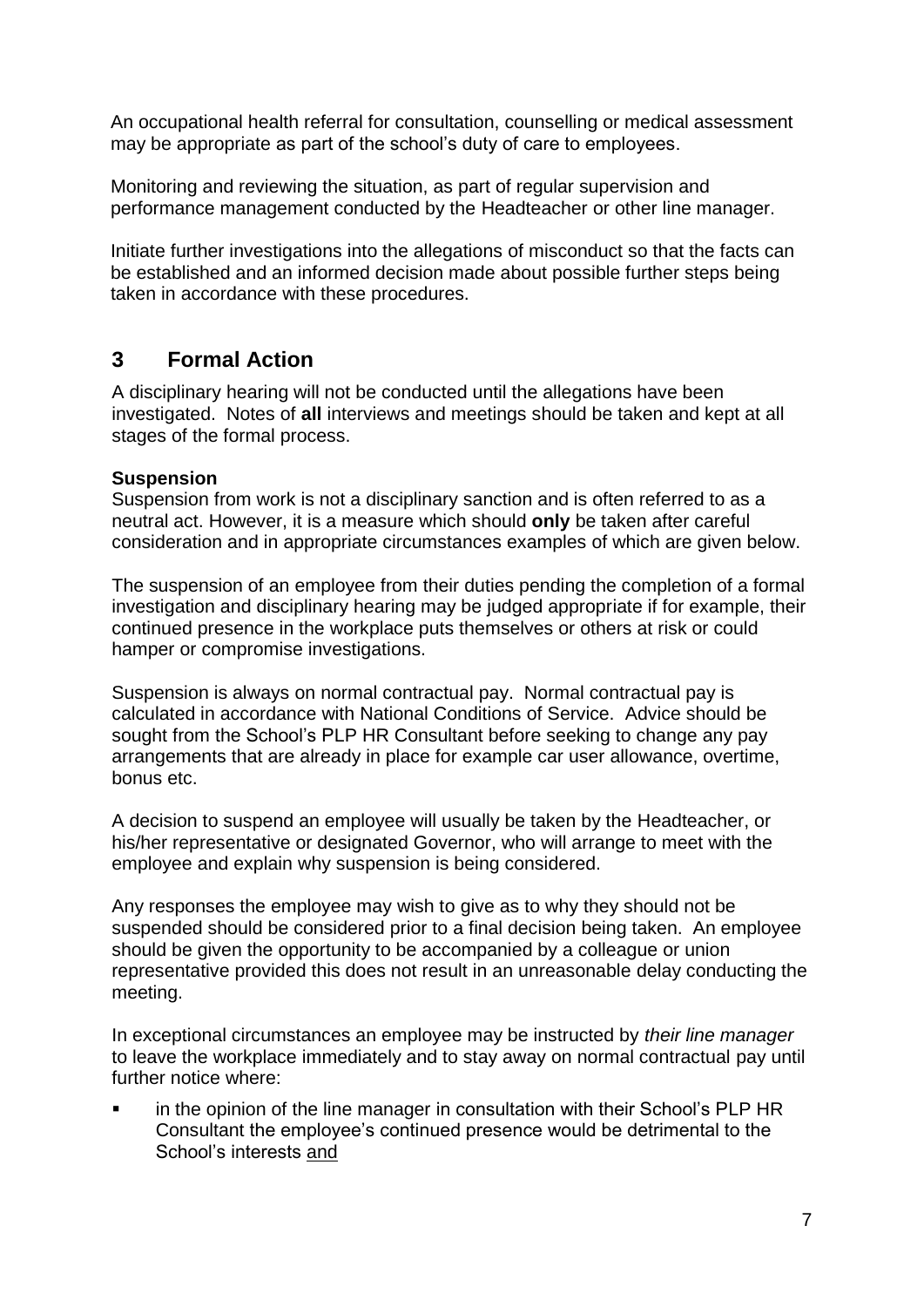- **the Headteacher, designated Governor or Panel of the Board of Governors,** who has the authority to implement suspension from duty is not available and
- the instruction is reported to the Headteacher, designated Governor as soon as possible thereafter so that he or she can determine whether the employee is to be formally suspended or reinstated in the workplace.

The confirmation of suspension letter must be sent by the Headteacher, designated Governor within three working days of the suspension date and the letter sent by special delivery to ensure receipt.

Where the employee concerned is the Head, the Chair of Governors will consult with the School's PLP HR Consultant before deciding whether to suspend.

#### **Alternatives to suspension**

Wherever possible*,* consideration should be given to temporary redeployment as an alternative to suspension.

The benefits of temporary redeployment are that it keeps the employee actively engaged in work during a period of uncertainty.

Where temporary re-deployment is implemented the Headteacher or designated Governor should confirm in writing to the employee why re-deployment was considered more appropriate than suspension.

#### **Terms of suspension**

Written confirmation of suspension must be sent by the Headteacher or designated Governor within three working days of the suspension date and the letter sent by special delivery.

The content of this letter will depend on individual circumstances but broadly should include the reason for the suspension and what the employee should and should not do during this period. For example, the employee will be prohibited from returning to their place of work without pre-arranged accompaniment. They must not speak to work colleagues, Governors, parents or students about the case, unless this person has been assigned as a support person or a representative for the employee.

If an investigation has been commissioned, the suspension letter may also include basic information about the investigation, for example, who has requested the investigation (the Commissioning Officer), who is undertaking the investigation (the Investigating Officer), what will be investigated, how that investigation will be undertaken and what methods will be used to gather evidence such as witness interviews, Internal Audit reports or relevant performance management documentation.

If on receipt of the investigation report the Commissioning Officer decides the matter should go to a formal disciplinary hearing the hearing will be arranged, in accordance with the timescale set out in paragraph 5.1,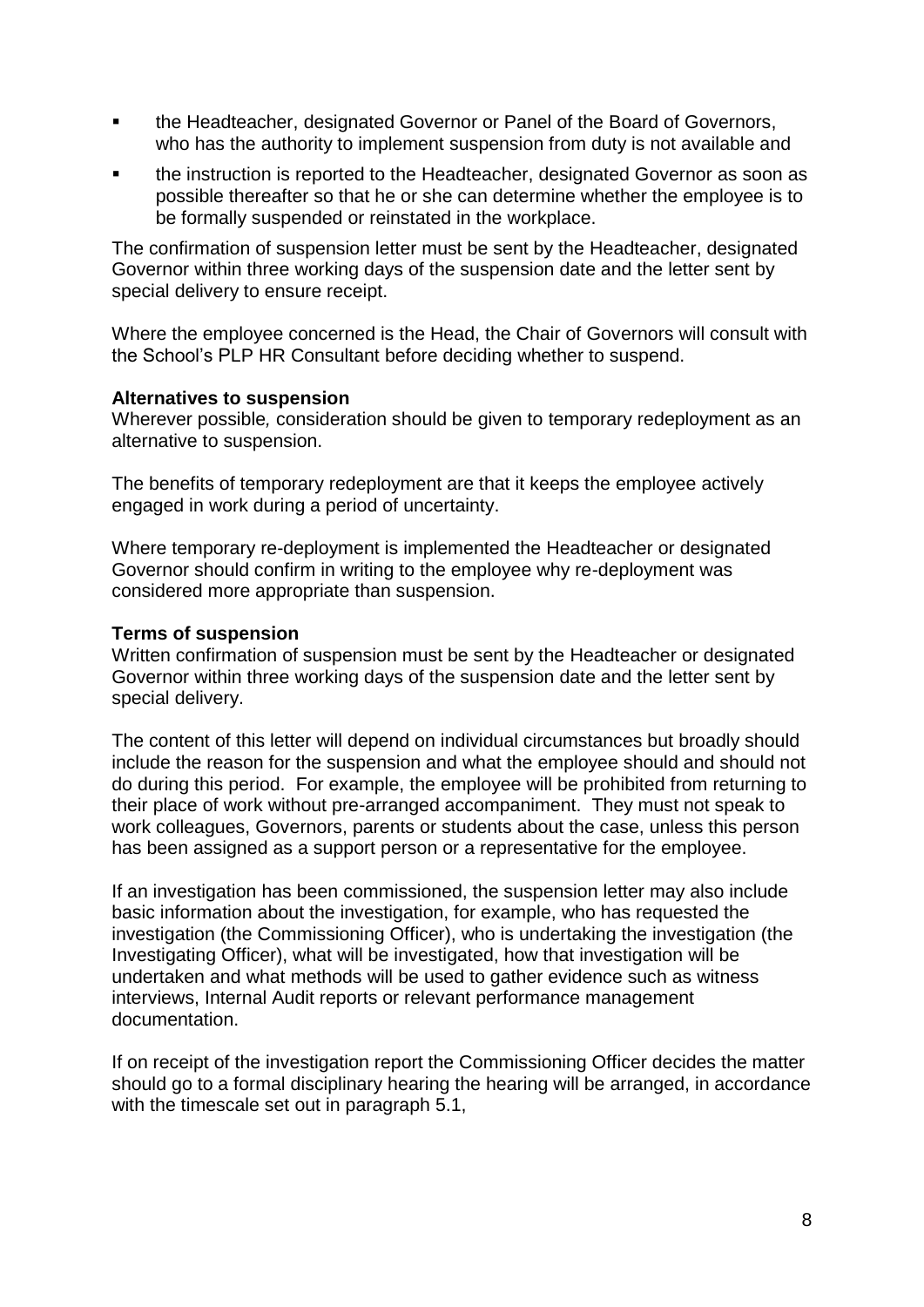## **Situations which may warrant suspension or redeployment**

It would be appropriate to suspend or redeploy an employee from their substantive post in the following circumstances;

- following allegations of gross misconduct, (see appendix A)
- a child protection related matter
- where it is believed an employee's presence in the workplace may hinder or compromise the quality of an investigation into those allegations,
- an employee's presence in the workplace places them and/or others at risk.
- alleged criminal activity outside the workplace which is under investigation by the police.
- allegations of theft or misappropriation of school property

#### Notes:

Proposed action regarding allegations of misconduct or gross misconduct against a Trade Union Representative, must be discussed with a full time official of that union prior to taking steps to address the issue.

The school's auditors will be informed as soon as allegations regarding theft or misappropriation of school property become known.

In the case of child safeguarding issues, the LADO should be contacted at the earliest opportunity and information regarding any allegations shared.

In the case of maintained schools only, where external investigations are being pursued, for example by the Police, the Local Authority should be notified. Please seek further guidance from your PLP HR Consultant.

The examples above are illustrative and not exhaustive. The Headteacher or panel of the Board of Governors reserve the right to suspend or redeploy staff according to individual circumstances.

#### **Employee requests of access during suspension**

During suspension an employee must remain available to co-operate with ongoing investigations which may require their involvement through attendance at interview with the investigating officer. The employee will have a right to representation at such interviews.

If an employee is suspended from work and the terms of their suspension do not permit them to enter school premises, these terms should not prevent them from attending, as a witness, disciplinary or grievance hearings or appeals in respect of other cases not related to their own suspension.

Where the Commissioning Officer decides a formal disciplinary hearing is required, the employee on suspension should be given every opportunity to prepare their response to the allegations. This may involve the release of relevant documentation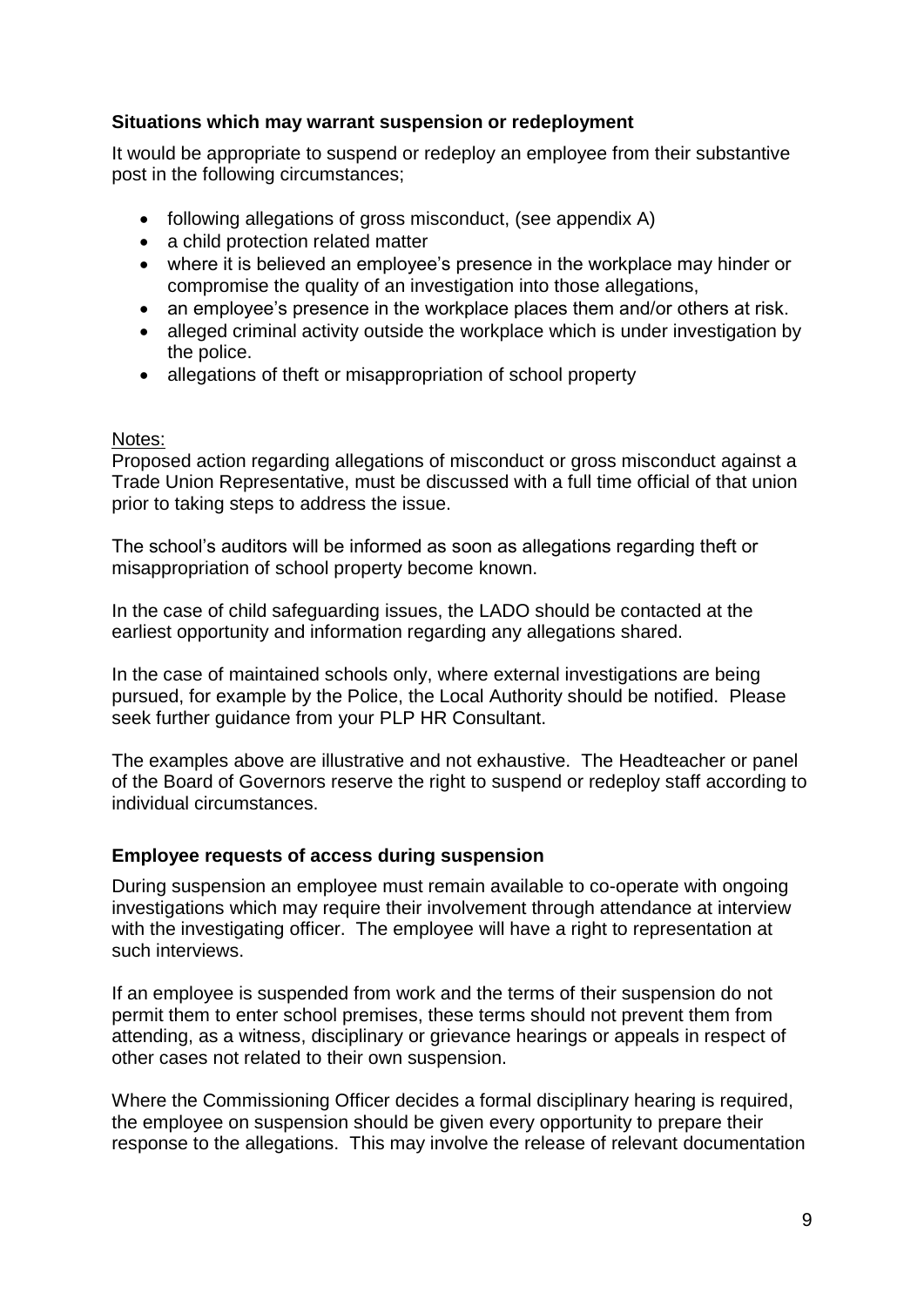or permitting contact with colleagues who may be asked to appear as potential witnesses on behalf of the employee at a disciplinary hearing.

Contact details of a person who can guide and assist the employee on welfare and procedural matters during suspension should be provided. This could be a Business Manager, Senior Administrator member of the SLT and be a focal point for questions or queries.

In addition, a senior school colleague who is unconnected with the issue will be given responsibility for maintaining contact with the member of staff during the period of suspension.

Depending on the circumstances and level of seriousness of the allegations a referral may be made to the relevant authority so that consideration may be given to the employees' inclusion on a list relating to the protection of vulnerable groups, namely the Disclosure & Barring Scheme (DBS), which is managed by the Independent Safeguarding Authority (ISA). Further guidance can be sought from the Local Authority Designated Officer. (LADO)

An employee on suspension should be encouraged to get in touch with their trade union or their professional association and given the contact details of the school's Counselling Service provider if requested.

#### **Monitor and review**

The terms of the suspension or redeployment should be regularly monitored and reviewed by the Headteacher/Chair of Governors and adjustments made where appropriate.

If the terms of the arrangements are broken by the employee, management reserves the right to take further action that may be necessary, for example suspending an employee who has been redeployed. The employee must be advised of this change in writing.

A suspension can only be lifted by the Board of Governors. Governors may formally delegate this responsibility to a Panel. The Panel with delegated responsibility shall only be provided with sufficient information to enable them to reach a decision and due regard should be given to the need for confidentiality of individuals involved in the circumstances of the suspension.

# **4 Investigations**

#### **Purpose**

The purpose of an investigation is to undertake a fair and objective enquiry into a specified allegation or allegations against a school employee and by so doing establish as clearly as possible the facts.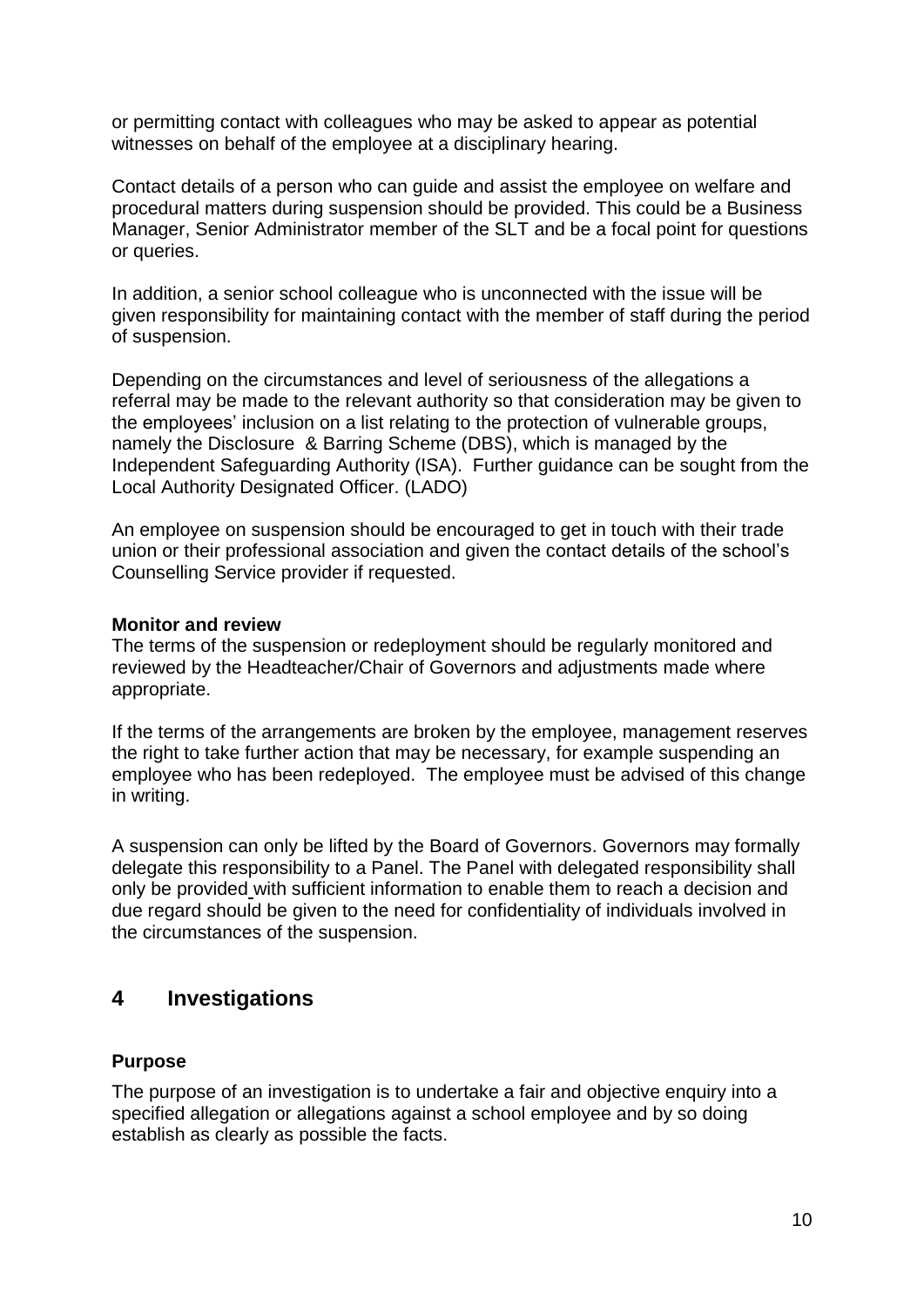Other than in exceptional circumstances disciplinary action will not be taken until the allegation or allegations have been fully investigated.

The Commissioning Officer will commission an investigation and specify the terms of reference. The Commissioning Officer will usually be the Headteacher or Chair of Governors, who will appoint an Investigating Officer(s). Care should be taken to ensure the Commissioning Officer and Investigating Officer can act impartially and are not required to undertake any other role in the process e.g. be a witness or serve on a subsequent disciplinary panel.

#### **Scope of the investigation**

An investigation is not a disciplinary hearing. An employee against whom allegations of misconduct have been made and any witnesses should be reminded of this before investigation interviews commence.

Witnesses should be reminded that one of the outcomes of the interview is that the information given may be used at a disciplinary hearing and that they may be asked to attend in person.

#### **Timescales**

Interviews should be conducted as soon as possible and arranged so that disruption to those involved is kept to a minimum. Conducting the investigation as soon as possible following the alleged incident minimises the risk of evidence contamination or compromising witnesses being able to accurately recall events.

#### **Evidence from Pupils**

If it is necessary to formally interview pupils, parents/guardians must be advised and their consent obtained.

A parent/guardian may accompany their child during the interview but will be advised they should avoid intervening during the interview in a way which would prevent responses being made by the child.

Where it is felt necessary to interview a pupil as part of an investigation the employee's representative will be offered the opportunity to be present. This will allow the representative to see that no leading questions are asked and avoid the necessity of interviewing the pupil more than once. Care should be taken to ensure the presence of the employee's representative is not prejudicial to the disclosures likely to be made by the pupil. If it is thought the presence of another adult may be intimidating, the employee's representative will instead be provided with a full transcript of the interview.

Wherever possible, a factual record of the discussion will be agreed to avoid the child being called as a witness at any subsequent disciplinary hearing.

#### **Child Protection issues: Incidents and/or allegations involving a child or young person under the age of 19 years**

Children are protected from physical, sexual, verbal and emotional abuse under several statutes including The Children Act 1989. This Act expressly lays down specific procedures to be followed in circumstances where an incident has occurred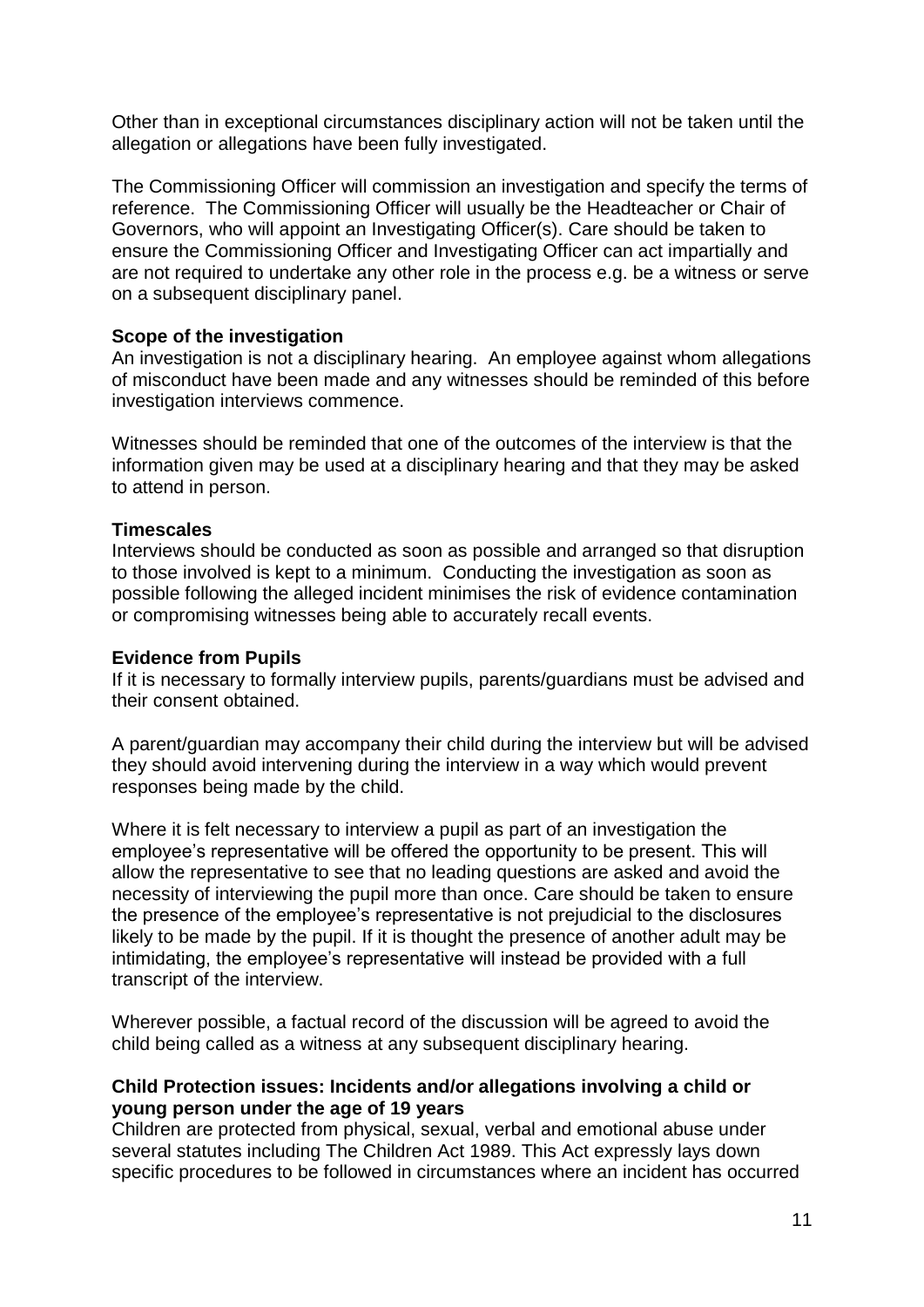and/or allegations have been made that an employee has emotionally or physically harmed a child.

In these circumstances, it is recommended that the Headteacher immediately seek advice from the Authority's Designated Safeguarding Officer (LADO).

It is essential that Headteachers or Chairs of Governors have due regard to the South West Child Protection procedures and Plymouth Local Child Protection Guidance and acts in accordance with these documents.

If the investigation is taking place following the completion of a police investigation, it may be possible to obtain copies of police witness statement. The relevant police authorities will be able to advise further on this however the release of statements requires the agreement of the individual(s) concerned.

#### **Confidentiality**

The importance of confidentiality is paramount throughout the investigation and Investigating Officers should ensure that everything discussed is treated in strictest confidence. A request by an Investigating Officer for an employee to participate in an investigation is a reasonable management request. However, in some situations, a witness statement could be provided as an alternative.

#### **Employee failure to co-operate**

An employee at the centre of a potential allegation or allegations must co-operate with the investigating officer as part of the information gathering process. Wilful refusal to co-operate with an investigation is a disciplinary offence in itself. The implications of failing to co-operate or wilfully hinder an investigation may lead to further action being taken against the employee.

#### **Right of accompaniment**

All employees being interviewed as part of a formal investigation process have the right to be represented at this interview by a recognised Trade Union official or professional representative or work colleague. (See Section 2 for further information on representation at informal meetings).

The definition of a trade union official, according to the Employment Act 2002 is "someone who is employed by a trade union or an elected union official who has been certified by the union as having undergone suitable training or having the necessary experience to act as the worker's companion".

Requests for other categories of companion other than those specified in this section, for example a friend or relative will be considered but the right is reserved to decline such requests where it is felt such representation would have a negative impact on the investigation. Unless allegations are such that they could lead to a decision to dismiss for a breach of professional standards which in turn could lead to the employee having their professional registration withdrawn legal representation i.e. support of a solicitor will not be permitted.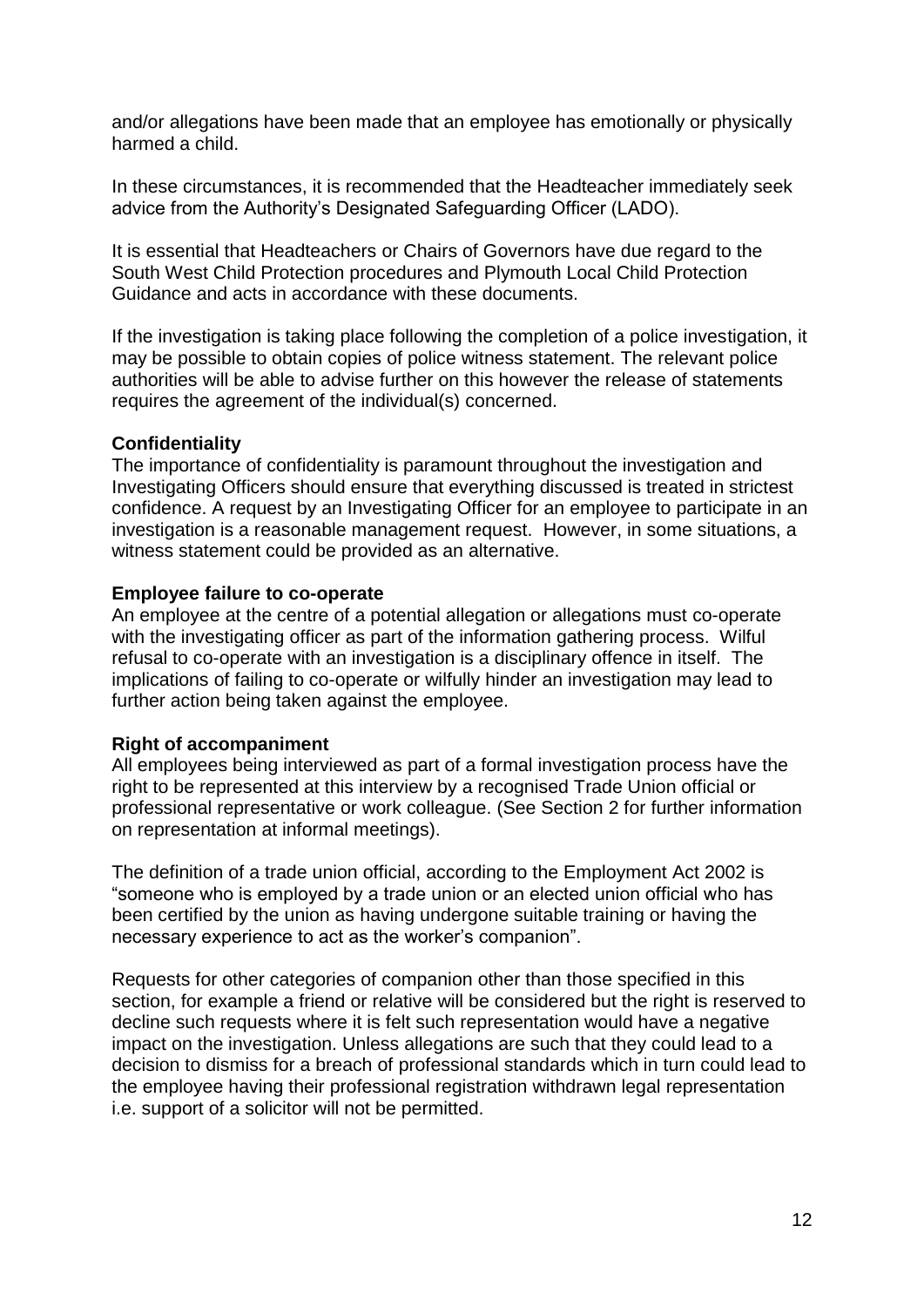Representation at a formal meeting will be restricted to one person only, except in exceptional circumstances. Where a Diocesan representative is present his/her role will be clarified at the outset.

#### **Investigation report**

Once an investigation is concluded, a written report will be produced. The report will include a summary of why the investigation was commissioned, explain who the Commissioning Officer and the Investigating Officer are, the terms of reference around the investigation and the methodology used to gather information. A conclusion will summarise the findings of the investigation. All relevant documents including any witness statements will be appended to the report. The Commissioning Officer will give consideration to a range of outcomes in response to the allegations and the investigation findings and decide what further action, if any, to take. Specific terms of reference will be produced by the Commissioning Officer and passed to the Investigating Officer. The overriding aim of the investigation will be to gather and accurately record the facts. It should contain copies of relevant documents including witness statements, letters, e-mails, reports, etc. Witness statements should be signed and dated and notes taken at all formal meetings.

The Commissioning Officer will then decide what further steps, if any, to take. Further guidance can be sought from your PLP HR Consultant.

#### **Potential Investigation Outcomes**

#### **No case to answer**

It may be that having conducted a full investigation, the Commissioning Officer decides that there is no foundation to the allegations and that there is consequently no case to answer. In such circumstances the decision and the reasons supporting the decision will be confirmed in writing and a copy placed on the employee's personal file.

#### **Remedial action**

Adjustments and or interventions such as further training, supervision, a referral to occupational health or counselling may be provided. Remedial action may also involve temporarily transferring the employee to another post. However, this can only occur if another suitable post can be identified and the employee agrees to the move.

#### **Mediation**

A formal structured process of mediation, requiring the employee's participation aimed at identifying a mutually agreeable way forward or solution. Mediation should be undertaken by a person with relevant experience. This could be the employee's line manager/ supervisor or if appropriate, another manager with no previous involvement in the case.

#### **Further investigation**

Where the Commissioning Officer considers it necessary to identify further information or clarify facts, additional investigations may be conducted. In these circumstances consideration will be given to whether such further investigation involves issues outside the existing terms of reference. If this is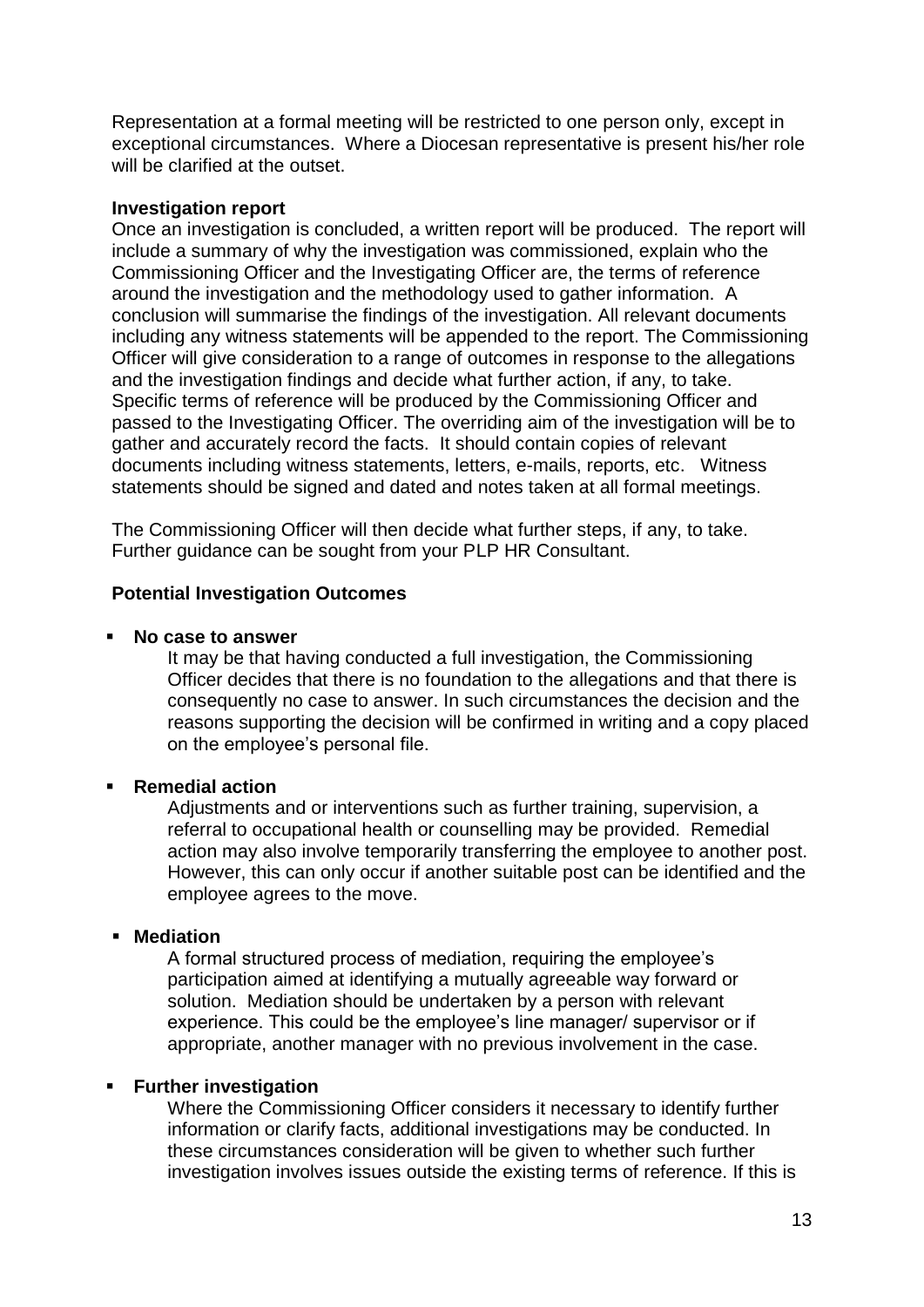the case the terms relating to the investigation and employee's suspension or temporary redeployment may need to be redefined and any changes confirmed in writing.

## **Formal disciplinary action**

If formal disciplinary action is recommended by the Commissioning Officer, the formal disciplinary procedure will apply, and the matter will be referred to the Headteacher or Governor's Staffing Panel.

# **5 Formal Disciplinary Procedure**

The School's adopted formal disciplinary procedure complies with relevant sections of the Employment Act 2002, and ACAS Code of Practice.

### **Inform the employee in writing to attend a meeting**

The first stage of the formal process is to inform the employee in writing they are required to attend a disciplinary hearing before either the Headteacher or Governor's Staffing Panel, including the time, date and location of the hearing. This letter should also contain the following:

An outline of the allegation or allegations, and the level of seriousness (i.e. potentially misconduct or gross misconduct) and the possible outcomes if the allegations are 'proven' (i.e. subject to a balance of probability test) at a disciplinary hearing. For example, in proven cases of gross misconduct, one of the potential outcomes is summary dismissal.

Who will be present at the hearing and their role.

The employee's statutory right to be represented at a formal disciplinary hearing by a recognised Trade Union representative or work colleague.

The letter will be sent by special delivery to the employee a minimum of five working days prior to the hearing.

The investigation report will normally be made available to all parties as part of a bundle of documents prior to a disciplinary hearing.

Employees should be reminded that if they fail to attend the hearing without reasonable notice and good reason, it will proceed in their absence. In these circumstances the employee must be advised they can be represented in their absence by a Trade Union representative or work colleague and/ or provide a written submission.

Depending on the circumstances a formal hearing can be conducted either by the Headteacher or a panel of governors (minimum of three none of whom will have had direct involvement in the case) acting as the Governor's Staffing Panel:

 If the Headteacher has not undertaken the role of Investigating Officer, s/he may hear the matter *(N.B. In delegating this power to the Headteacher,*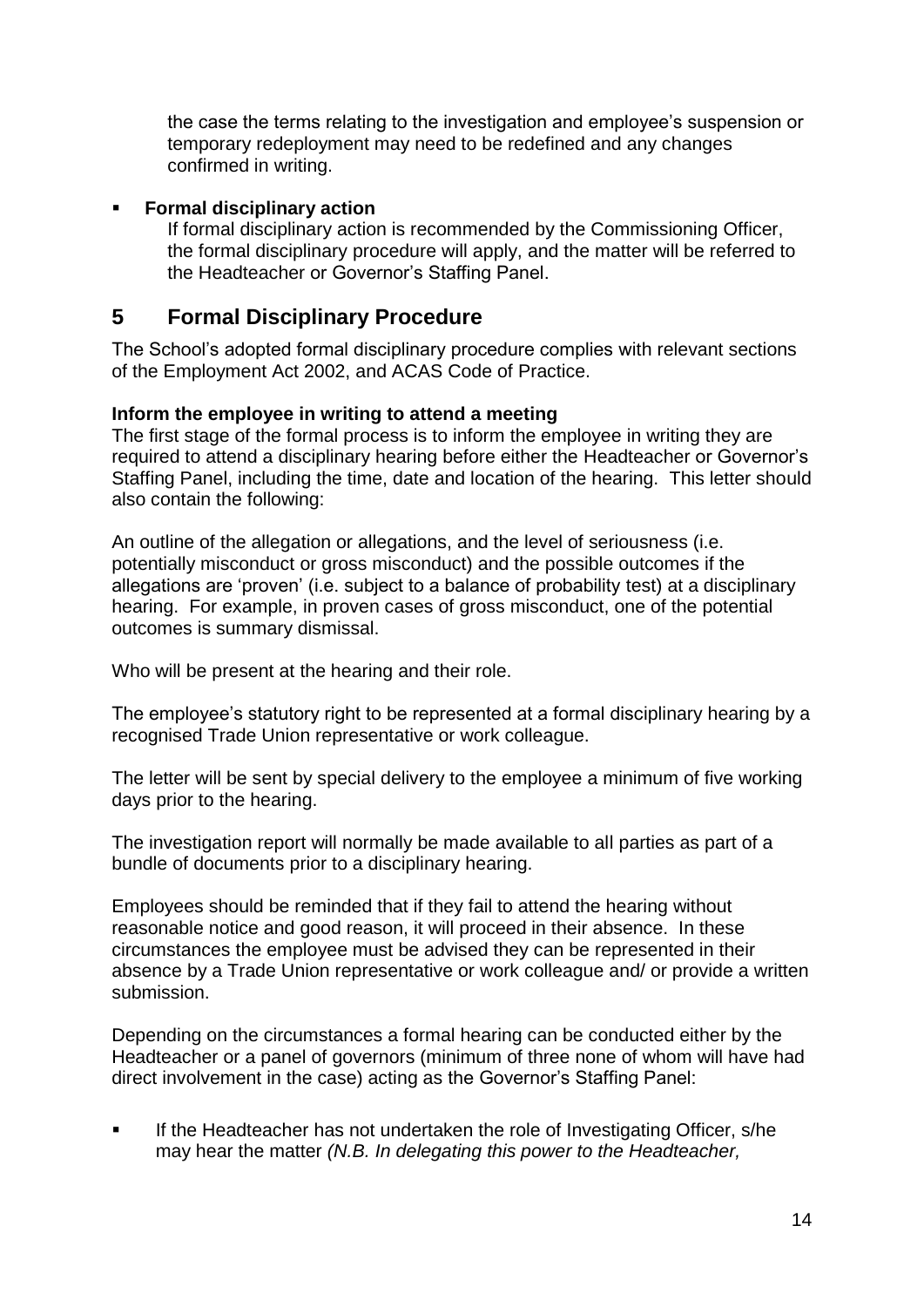*Governors must decide whether this will apply to all cases or only those where the likely outcome falls below dismissal.)*

- A Governor's Staffing Panel will conduct hearings where allegations of gross misconduct have been made and where the outcome could be dismissal. At maintained schools an LA representative will be invited to be present in these circumstances.
- Allegations that are not considered to be potential gross misconduct may also be heard by a Governor's Staffing Panel where it is believed it will provide a more impartial and/or objective forum.
- A Governor's Staffing Panel will hear the matter if the Commissioning Officer(s) is of the view circumstances warrant it.

#### **Hold the disciplinary hearing**

The sequence of events detailed in Appendix B and C will be followed for all disciplinary and appeal hearings.

The sequence allows for procedural issues, objections and adjournments to be raised. The aim of the sequence is to promote transparency, fairness and consistency in the application of this Policy. A note taker will be present during the hearing.

The Investigating Officer (s) will usually put forward the case against the employee at a disciplinary hearing.

The school's PLP HR Consultant may be invited to advise the Panel at the disciplinary hearing.

A Chair will be nominated from amongst the panel members.

Requests for an adjournment by the employee, their representative or management should be made to the Chair and will not be unreasonably refused, unless in the opinion of the Chair their frequency disrupts proceedings. Care will be taken to ensure adjournments are not used as a way of avoiding answering questions.

The Panel may wish to adjourn to deliberate the facts of the case before reaching a decision, or assess whether particular matters require further clarification. The employee's personnel file may be examined during final deliberations and any other existing disciplinary sanctions which are not time-expired may be taken into consideration, if relevant to the current case.

#### **Inform the employee of the decision**

Where reasonable and practicable to do so the employee will be notified by the Chair of the decision verbally on the day.

The decision will be confirmed in writing within five working days of the meeting and sent to the employee by special delivery.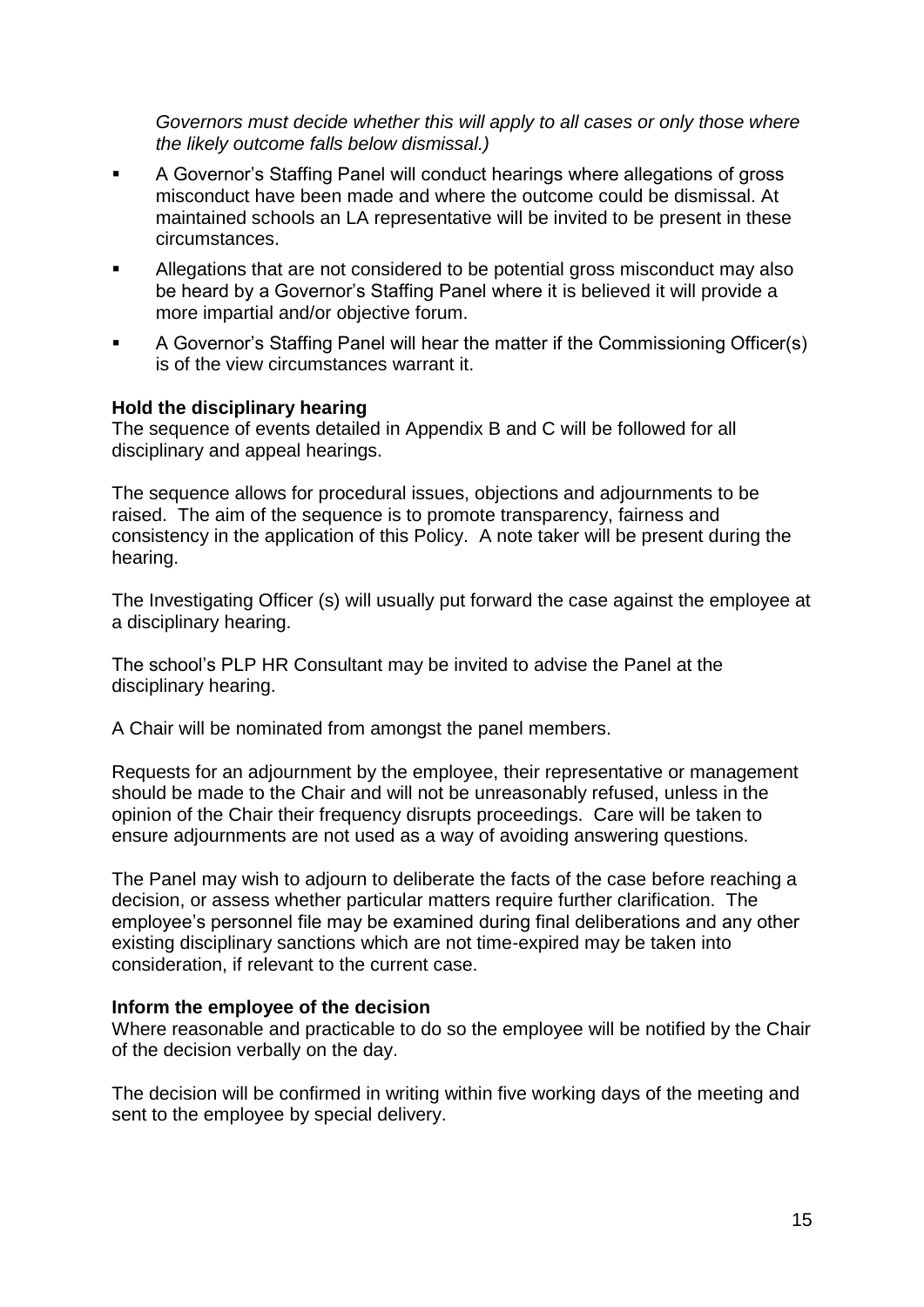The confirmation letter will provide details of the findings, including the reason for the sanction, any improvement in conduct that is required and specify the time scales for improvement, if appropriate. The letter should also give guidance on how to appeal.

The outcome letter should also confirm failure to improve could lead to further disciplinary action which may ultimately lead to dismissal.

The situation should be monitored and reviewed regularly after the disciplinary hearing and processes put in place to ensure any further issues identified are reported.

If compulsory transfer or demotion is incorporated into the sanction, the employee must be advised of this verbally at the hearing and informed of this action in the confirmation letter.

#### **Notify the employee of their right of appeal**

An employee has a right of appeal against a disciplinary decision and details of how to appeal should be incorporated in the disciplinary hearing outcome letter.

Any appeal must be submitted in writing to the Clerk to Governors within five working days of receipt of the disciplinary hearing outcome letter.

The date of the appeal hearing will be confirmed with the employee within ten working days of receipt of the appeal letter.

Wherever reasonably practicable, appeals will normally be heard within four weeks of the appeal being lodged.

The appeal letter should clearly state the grounds on which the employee is appealing against the disciplinary decision.

Appeal hearings will be structured around the grounds of the employee's appeal and will not be a full re-hearing of the case. However, in addition to considering the employee's specific grounds of appeal the appeals panel will also consider;

- **Whether the school's agreed procedure has been followed and if not, has any** procedural fault(s) affected the fairness of the outcome?
- Have all relevant facts been taken into consideration? Were the facts substantiated? Has any significant new evidence emerged since the original decision?
- Were responses made by the employee including any mitigating circumstances properly weighed against management's case?
- Is the disciplinary sanction reasonable and proportionate in relation to the act of misconduct?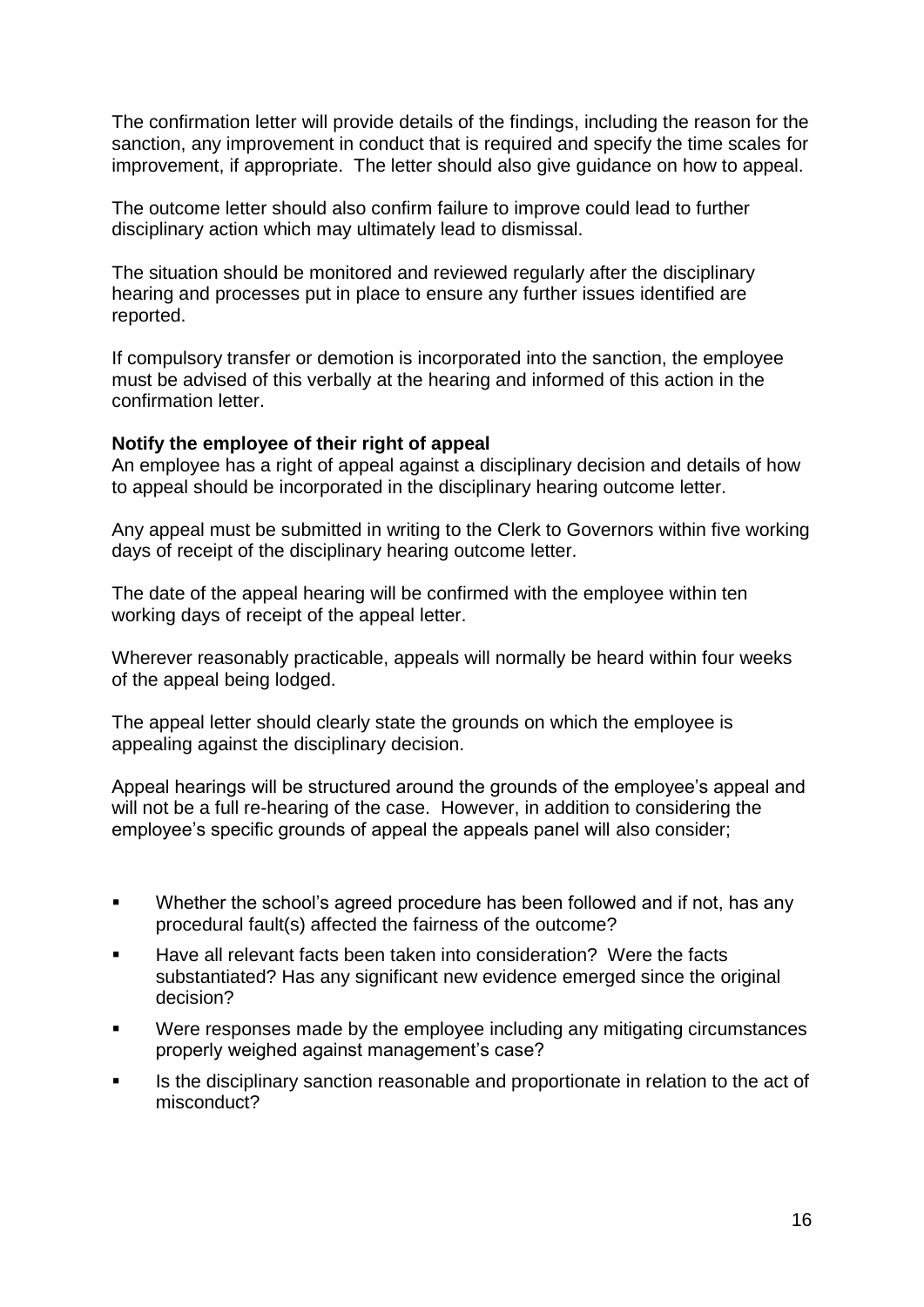# **Appeal hearing**

Appeals will be heard by a Governors Appeal Panel containing at least an equivalent number of governors to the Governors Staffing Panel.

The appeal panel will consist of governors who have not taken part in the original decision, one of whom will be nominated to act as Chair. The school's HR Consultant will be invited to support the Appeal Panel if required. If dismissal is a possible outcome, for maintained schools a representative of the Local authority will be invited to attend the Appeal hearing and give advice, which must be considered by the panel.

The appeal may result in a variation or cancellation of the original decision. However, the level of the sanction cannot be increased. The decision of the Appeal Panel will be final.

Notification of the Appeal Panel's decision and reasons for that decision will normally be given verbally to all parties concerned and will always be communicated to the employee within five working days from the date of the disciplinary hearing. This letter will be sent to the employee by special delivery.

Where the outcome is to uphold an appeal against dismissal, the Chair will notify the end line employer in writing within five working days, giving the reason for the determination. For maintained schools this will be the Local Authority who will rescind the notice of dismissal. In the case of schools who are the employer, the Chair of Governors will rescind the notice of dismissal.

# **6 Dealing with Non Attendance**

The employee must take all reasonable steps to attend the meeting. ACAS guidance confirms employers should agree to rearrange a disciplinary meeting if the employee or their representative is unable to attend.

In accordance with the guidance, the deferment of the hearing need only be for a maximum of five days.

Sickness may be a reason given for non-attendance but is only valid if the employee is too ill to attend a formal meeting or disciplinary hearing. An employee may be too sick to work but fit enough to attend such a meeting. An occupational health referral must take place if the employee is certificated as sick by their general practitioner or specialist.

# **7 Disciplinary Sanctions**

# **No case to answer**

Where the investigation provides evidence to show the employee is not guilty of the alleged misconduct an outcome of no case to answer will be given. This outcome may also be appropriate where the investigation fails to establish sufficient evidence to support the allegations made. In these situations, no further action will be necessary and any reference to disciplinary action is removed from the employee's file.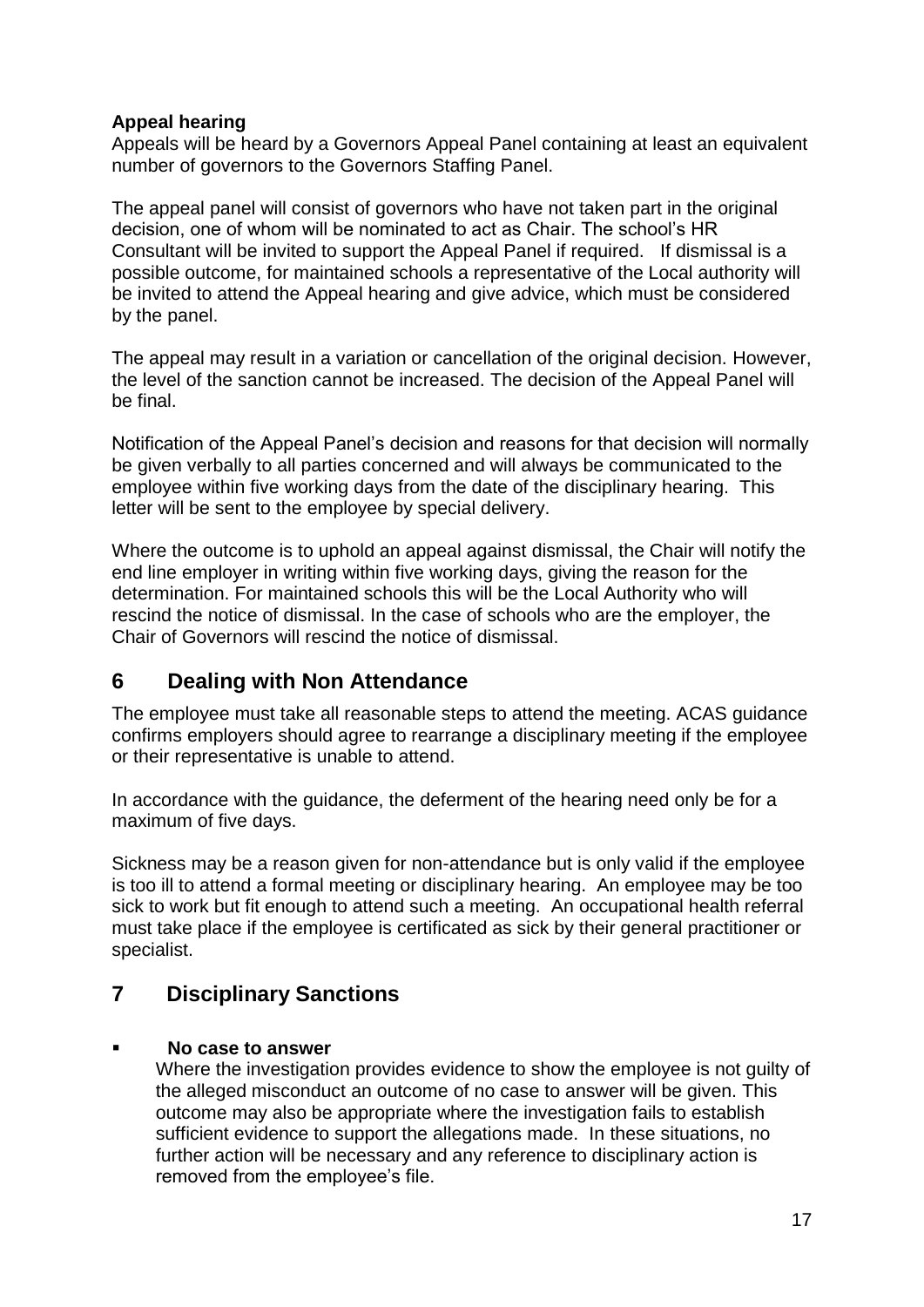#### **Written or final written warnings**

Where investigations provide evidence to show that the alleged misconduct took place, or on the balance of probability is likely to have taken place, consideration will be given as to whether a written or final written warning will be issued. A written warning will be valid for twelve months and will be time expired after this period, providing there is no repetition of the offence. In accordance with recommendations contained within the Warner Report relating to staff employed in sensitive posts all warnings should remain on the employee's personal file indefinitely. This is likely to apply to all school employees where an enhanced DBS check is required. In such cases, Warner Report, Recommendation 19, stipulates employers need to keep a full record of disciplinary offences on a personal file for the purpose of future employment references in appropriate circumstances.

In cases where capability or conduct is at the limit of acceptable standards, the warning may be extended beyond twelve months. Sanctions may also include demotion and permanent redeployment. If such a decision is taken the employee must be notified in writing of the reasons and whether such measures are being applied on a permanent or temporary basis. The time limits specified for written and final written warnings can be modified in exceptional or extenuating circumstances.

#### **Dismissal (with notice or pay in lieu of notice)**

In cases of gross misconduct (see Appendix A) or repetition of misconduct the decision may be taken to dismiss with notice.

This sanction may be used in cases where a previous written warning has not resulted in the required level of improvement in behaviour or performance.

This sanction may require the employee to work their notice period or be paid in lieu of notice and terminating employment at an earlier date.

#### **Summary dismissal (without notice)**

This sanction will be administered in cases of proven gross misconduct (see Appendix A).

#### **Reporting Obligations**

Lists relating to the protection of vulnerable groups will be updated in the light of any decision to dismiss in accordance with the Protection of Children Act 1999. The Disclosure and Baring Service (DBS) should be informed following dismissal for any child protection related matter.

The School, and in the case of maintained schools, the Local Authority, is further required to report cases to the Department for Education and Teaching Regulations Agency where teachers alleged misconduct is so serious that it warrants a decision on whether the teacher should be prevented from teaching.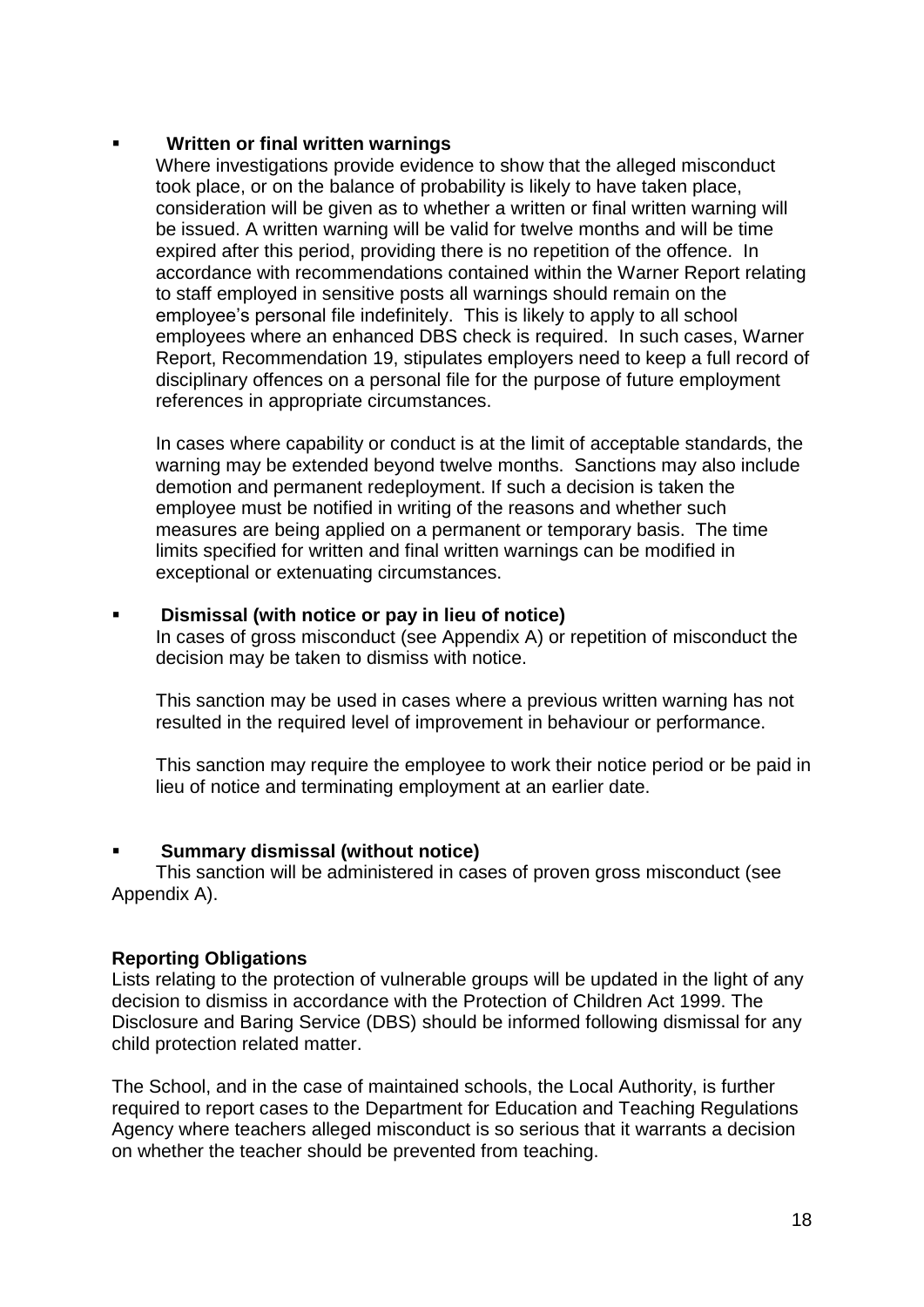If the decision of the Appeal Panel at a maintained school is to recommend dismissal, the Chair should formally communicate this to the Local Authority in writing, within 5 days, giving the reason for the decision. The Local Authority as the end line employer will then issue notice of termination of employment within 14 days. In the case of Summary Dismissal this will be with immediate effect i.e. from the date of the hearing.

In the case of voluntary aided and foundation schools, the Chair of Governors will issue notice of dismissal within 14 days. In the case of Summary Dismissal this will be with immediate effect.

# **8 Other Remedies**

In addition to the above sanctions a number of other remedies may be considered by the Staffing Panel or Appeal Panel, for example:

- **Temporary or permanent redeployment that will take effect from the date of the** disciplinary confirmation letter and where appropriate with no protection of pay.
- **Withhold incremental progression.**
- **Demote an employee within the same job with no protection of pay.**
- Repayment of fraudulent claims, in accordance with School's Financial Regulations.

# **9 Disciplinary Matters Relating to A Trade Union Official**

Normal disciplinary standards apply to the conduct of employees who are Trade Union Officials and Learning Representatives. However:

No disciplinary action will take place against a Branch Official, Steward, Learning Representative or Safety representative until a full time official of the Union concerned has been notified.

This does not prejudice management's right to suspend an employee on full pay pending an investigation, if such action is considered appropriate, as suspension is not a disciplinary sanction.

# **10 Overlapping Disciplinary and Grievance Issues**

During the disciplinary process an employee may only raise a grievance about disciplinary action when;

- they do not agree that the disciplinary action taken or contemplated, for example dismissal, is due to their conduct or capability; and/or
- where the employee considers that the disciplinary action constitutes unlawful discrimination.

Where the grievance and disciplinary are unrelated:

Disciplinary and grievance matters should be kept separate, wherever practical and reasonable to do so.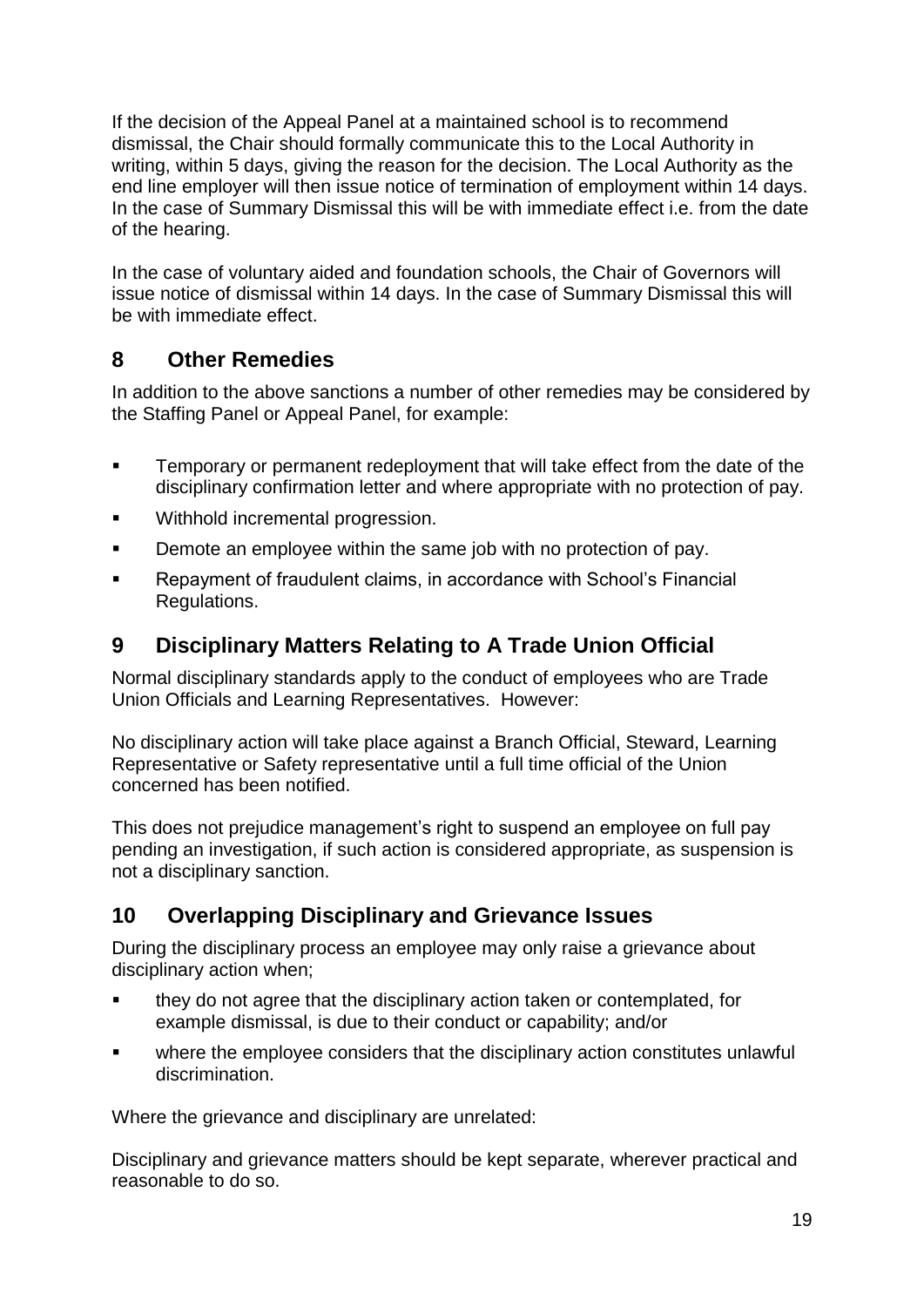Depending on the nature of the grievance another senior member of staff may be brought in to deal with the grievance case independently of the disciplinary case.

Where grievance and disciplinary matters are related and linked:

For cases where the employer is contemplating dismissal, for example in allegations of gross misconduct, the Complainant must be given the opportunity to appeal against the grievance outcome, in accordance with the ACAS Code of Practice.

The grievance meeting and any subsequent grievance appeal meeting should take place before the disciplinary appeal hearing or within the same meeting. This may mean the disciplinary process is delayed for a short period in order to resolve the grievance. The employee must be notified in writing of the delay and reasons given.

Whilst both issues can be dealt with at the same meeting, it will be difficult for the complainant to appeal against the grievance outcome if they have been dismissed by the Authority at the same meeting. (refer to the grievance policy and procedure for more information on grievance matters).

Where the employee raises a grievance after the disciplinary appeal hearing, the full statutory grievance procedure should be followed unless the employee gives their written consent for the modified grievance procedure to be used.

# **11 Notification to Professional Bodies**

The school will report to the appropriate statutory or professional body any serious act of misconduct or gross misconduct where appropriate.

Please seek further guidance or information from your PLP HR Consultant if necessary.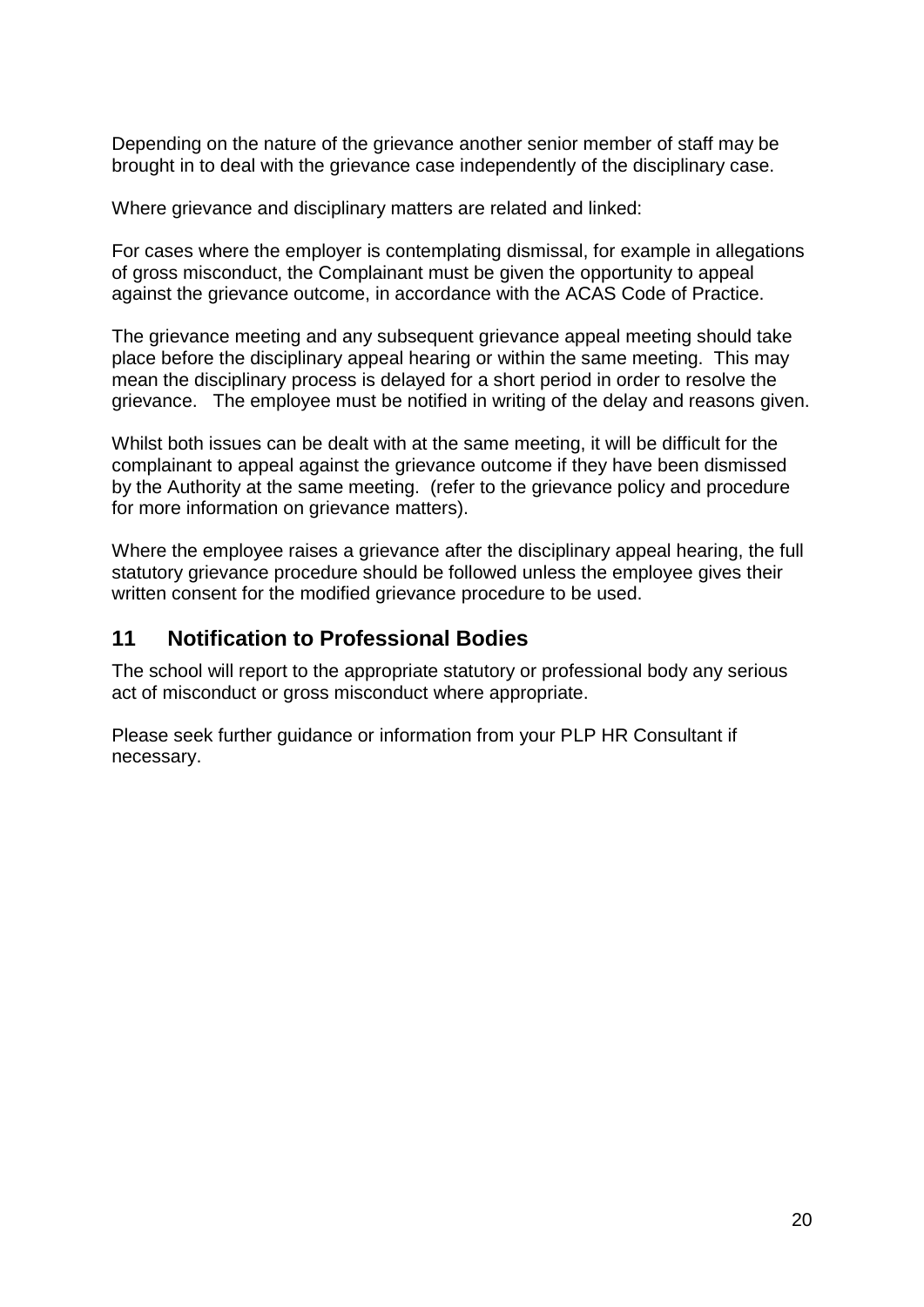# **APPENDIX A: List Of Examples Of Potential Gross Misconduct**

The public is entitled to demand of a School employee conduct of the highest professional standard, and public confidence in his or her integrity would be shaken were the least suspicion to arise that they could in any way be influenced by improper motives. Failure to uphold such standards is considered to be potentially gross misconduct.

- 1. Stealing from the School, or a colleague
- 2. Theft, dishonesty, fraud, misuse of School property, or deliberate falsification of records
- 3. Sexual misbehaviour
- 4. Serious insubordination
- 5. Deliberate falsification of claims for financial reimbursement with the intention of obtaining from the School a payment to which the claimant is not entitled
- 6. Deliberate and/or malicious damage to School or property
- 7. Assault of any kind by an employee on any person
- 8. Knowingly breach financial regulations or security
- 9. Knowingly refuse to follow a reasonable formal legal management instruction
- 10.Serious negligence which causes unacceptable loss, damage or injury, or acting in a manner dangerous to others
- 11.Harassment intimidation or bullying of any kind including sexual or racial harassment
- 12.Publication or distribution of offensive material relating to race, sex, age or religion
- 13.Knowingly disclose matter of a confidential nature or break a trust to the disadvantage of the School
- 14.Failure to uphold the highest professional standard by the influence of improper motives
- 15.Unauthorised entry to computer records and deliberate misuse of the School computer resources and telephone services
- 16.Serious breach of Data Protection Policy and Guidelines
- 17.Obscene or indecent behaviour
- 18.Serious incapability through alcohol or being under the influence of drugs
- 19.Serious breaches of the School's Health & Safety Policy
- 20.Bringing the School into serious disrepute
- 21.Misuse of the School property or name
- 22.Breach of confidence
- 23.Failure by an employee to report actual or suspected physical or sexual abuse or other inappropriate behaviour of a child or another vulnerable person by another employee or person.
- 24.Serious breaches of Professional Codes of Practice
- 25.Any failure to disclose any involvement with the police or courts including but not limited to existing (or pending) criminal conviction, caution, reprimand or final warning which in the view of the school impacts on their ability or suitability to undertake their role"
- 26.Posting uploading, forwarding, videoing, copying or adding inappropriate derogatory or defamatory comments, photographs, video or audio clips relating to or about the school, any fellow employee, parent/guardian, governor, pupil or any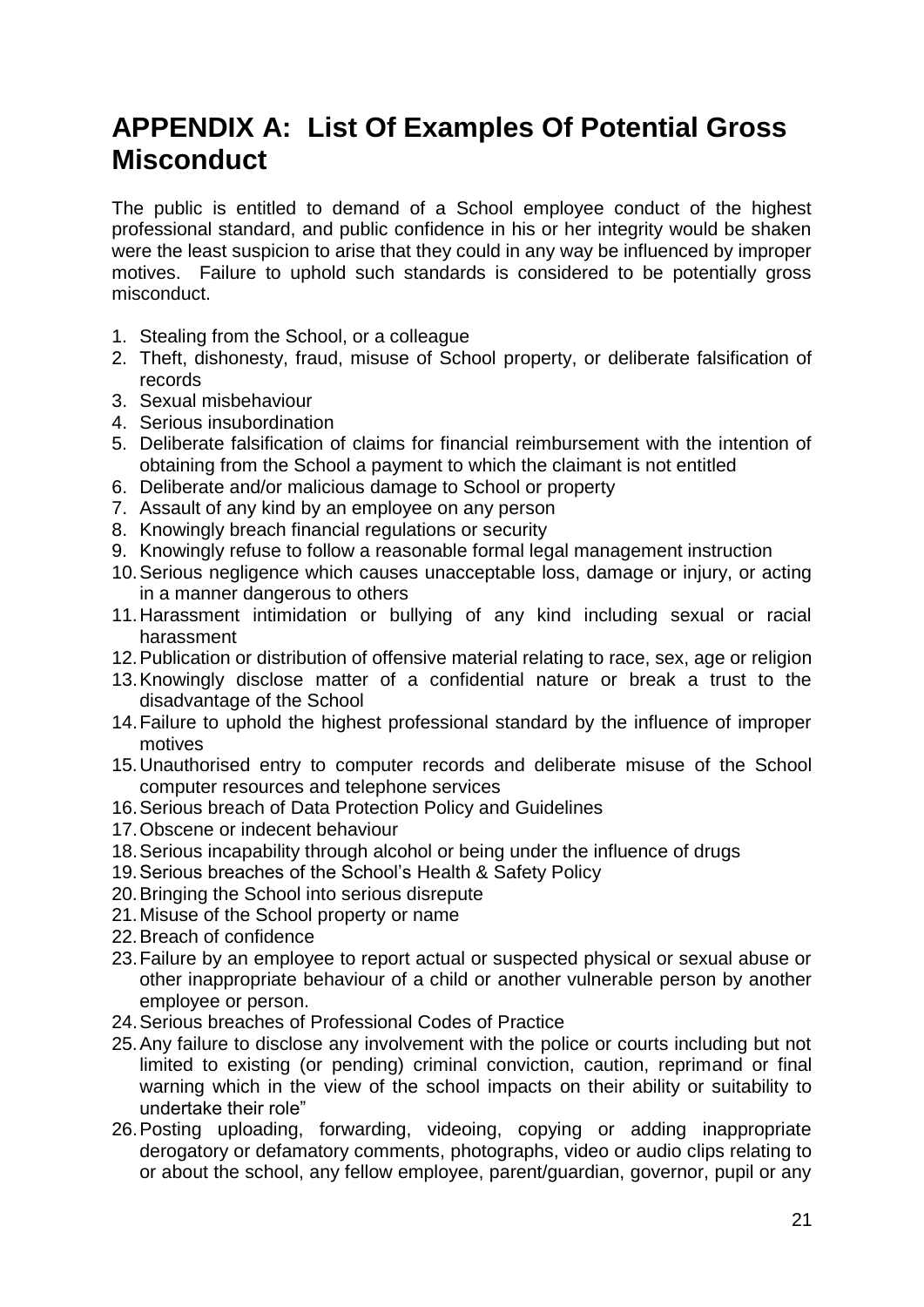other party related to the school onto or for use on public chat-rooms, blog sites, social networking or professional networking sites.

This list is not intended to be exhaustive and there may be other breaches of conduct that may be deemed so serious as to represent acts of gross misconduct.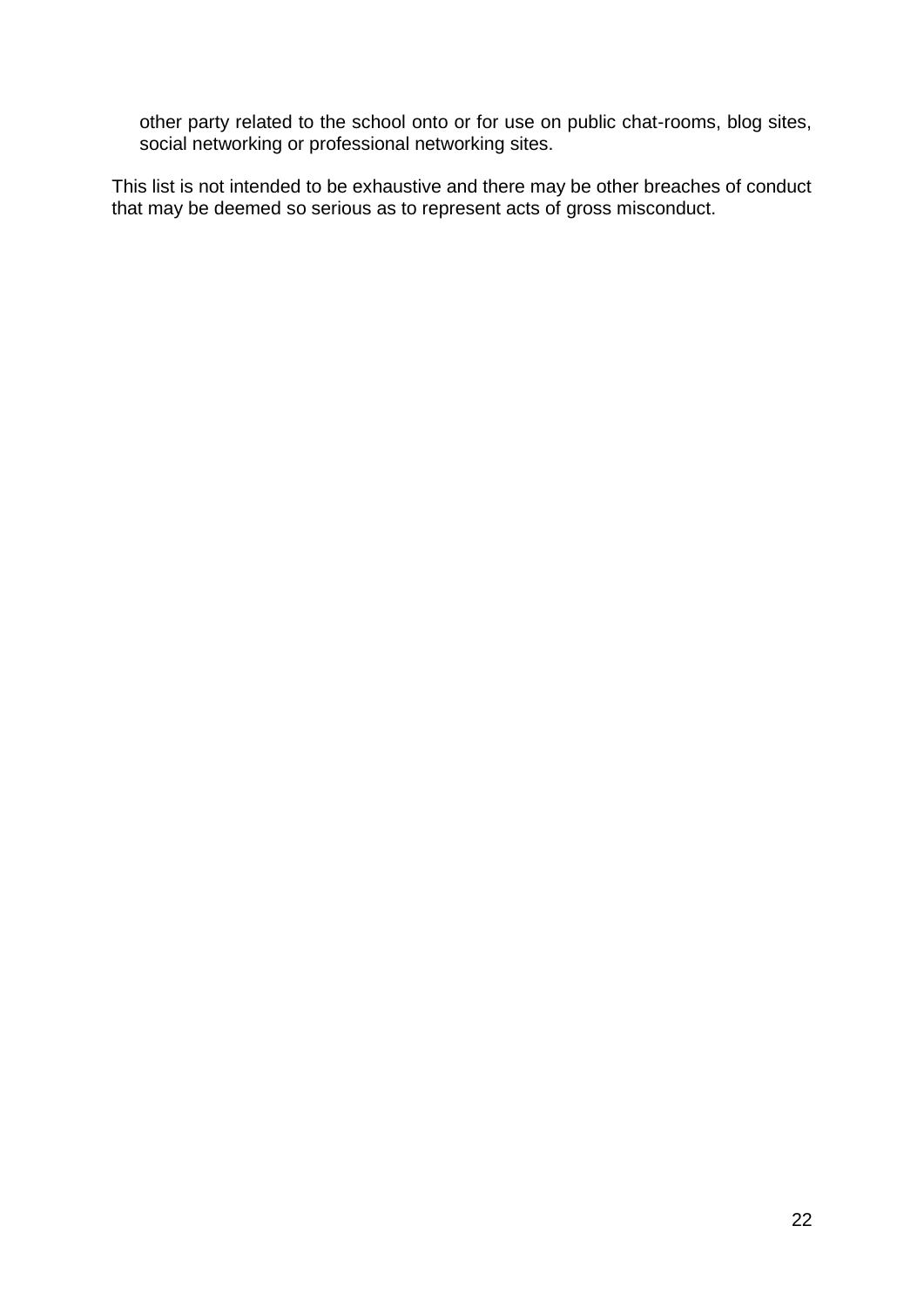# **APPENDIX B: Sequence to Be Followed at A Disciplinary Hearing**

Documentation used at and generated by the disciplinary hearing will be circulated to members of the disciplinary panel, HR representative, and all relevant parties in advance of the hearing. This must include a list of the witnesses to be called by both the school and employee's side at the disciplinary hearing.

The hearing will be attended by a Governors Panel (minimum of 3 Governors) and Adviser to the Panel, the Employee and their representative if required; and the investigating officer (s) who may be accompanied by a Human Resources Adviser (acting as 'management'); plus, witnesses.

Sequence of Events:

# **1 Introductions**

Including procedural issues to be covered and confirmation of witness lists.

# **2 Management Case**

The manager or management's representative will put his/her case in the presence of the employee and/or representative and may call witnesses.

# **3 Cross Examination by Employee**

The employee or representative will have the opportunity to ask questions of the manager and/or witnesses on the evidence given by them.

# **4 Questions from the Panel**

The Panel and the Human Resources Adviser may ask questions of the manager and/or witnesses.

# **5 Employee Case**

The employee or representative will put his/her case including any mitigation in the presence of the manager and may call witnesses.

# **6 Cross Examination by Management**

The manager shall have the opportunity to ask questions of the employee and/or witnesses on the evidence given by them.

# **7 Questions from the Panel**

The Panel and their HR Adviser or nominee may ask questions of the employee and/or witnesses.

# **8 Summing Up**

The manager and/or adviser and the employee or their representative will have an opportunity to sum up their cases if they so wish, the employee or representative statement being last.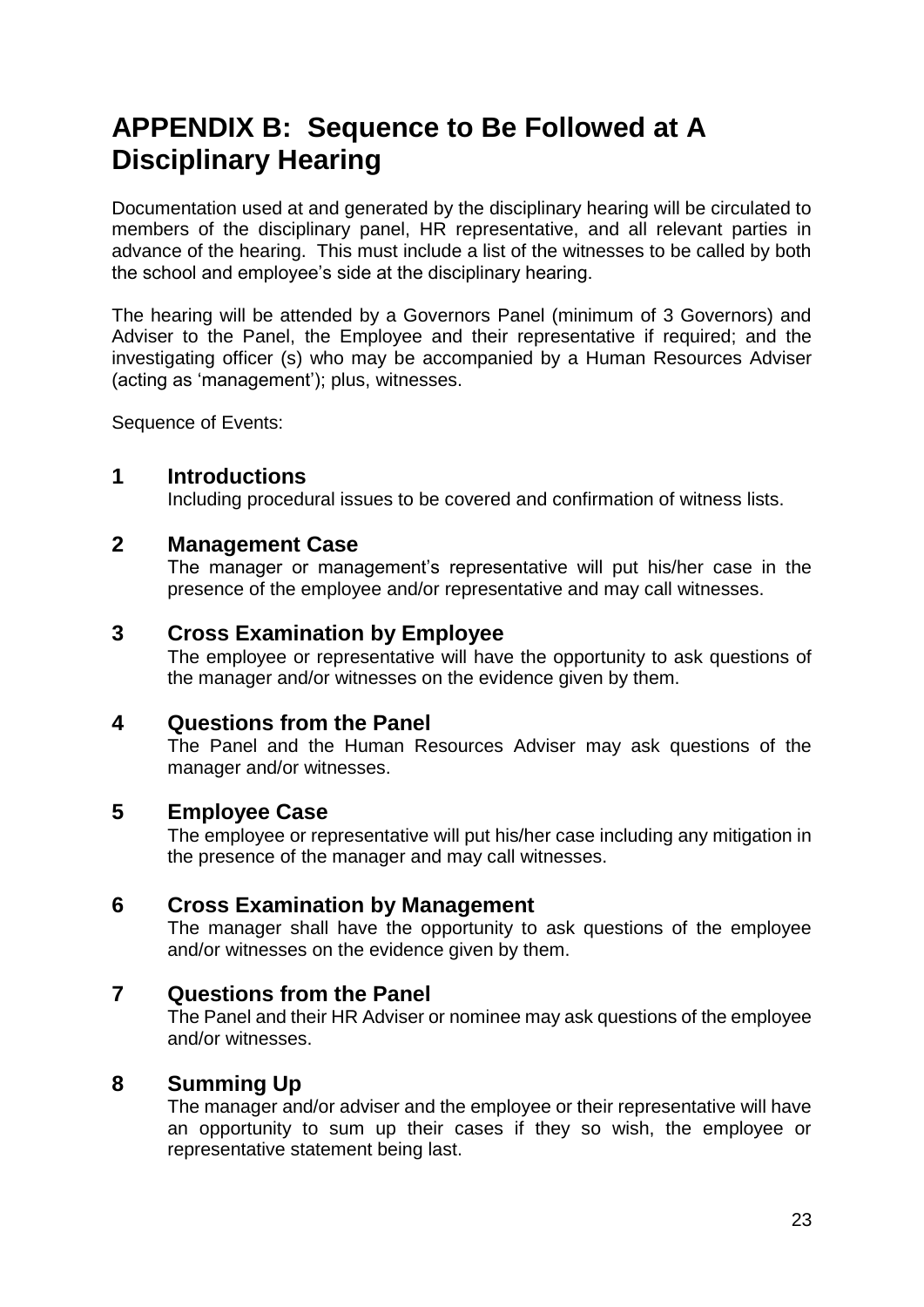# **9 Withdrawal**

All parties except the Panel and adviser will withdraw to consider the evidence and decide on an outcome

## **10 Recall all parties to clarify points of uncertainty, if necessary**

The Panel may recall the parties to clear points of uncertainty on evidence already given. If recall is necessary, all parties are to return notwithstanding the possibility that only one of them is concerned with the points giving rise to doubt.

# **11 Decision and Outcomes**

Notification of the Panel's decision will normally be given verbally to all parties concerned on the day and the reasons for the decision confirmed in writing within five working days from the date of the disciplinary hearing. This letter should include the right of appeal and be sent to the employee by special delivery.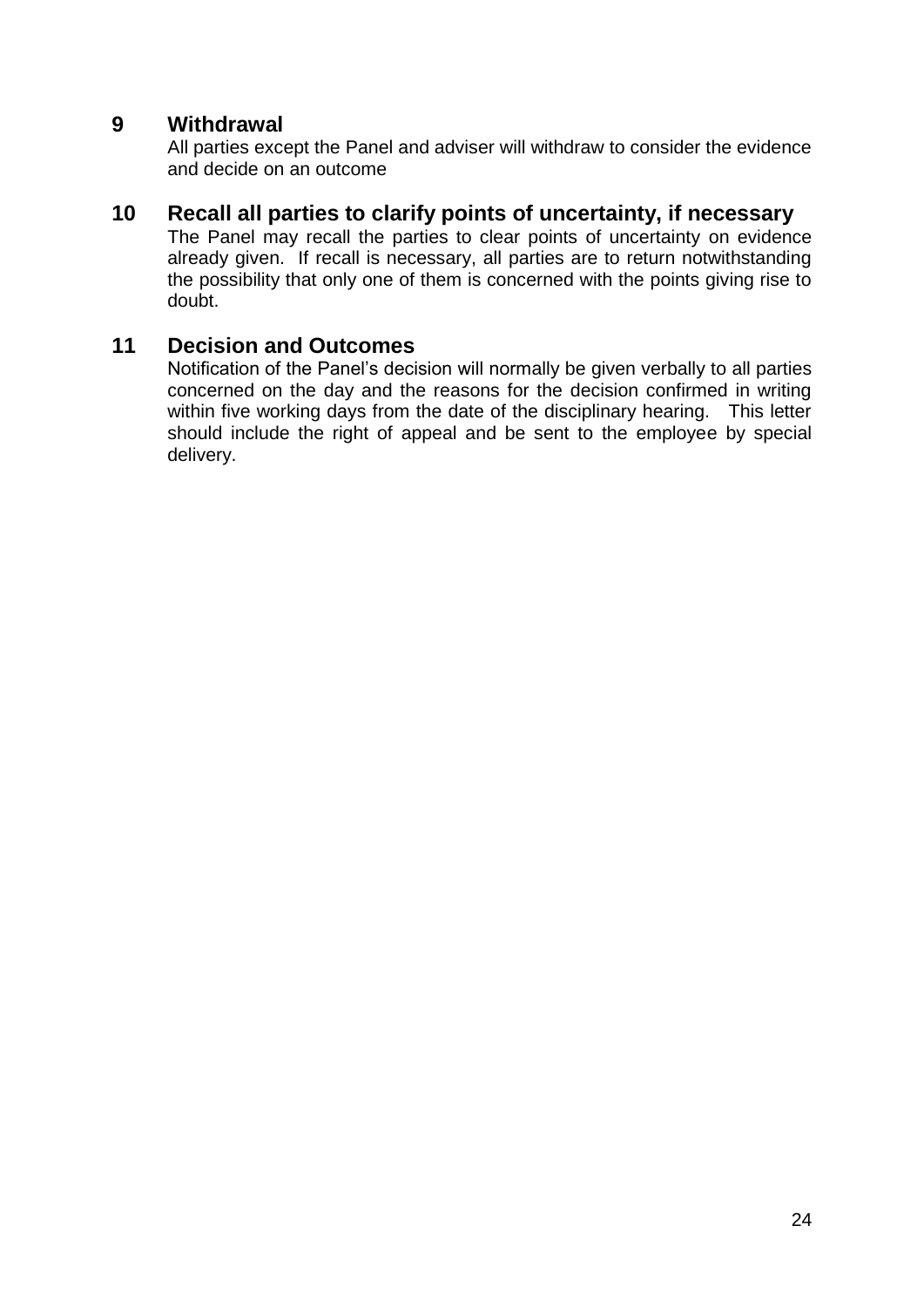# **APPENDIX C: Sequence to Be Followed at All Appeal Hearings**

Documentation used at and generated by the disciplinary hearing will be circulated to the appeal panel, HR representative, and all relevant parties in advance of the appeal hearing. This must include a list of the witnesses to be called by both the management and employees side at the Appeal Hearing.

The hearing will be attended by Appeals Panel Members (minimum 3 members and at least the same number as the Governors' Staffing Panel), Adviser to the Panel; the Employee and their representative; the Chair from original Hearing who may also be accompanied by their HR Adviser plus any witnesses.

Sequence of Events:

# **1 Introductions**

Including procedural issues to be covered and confirmation of witness lists

# **2 Employee Case**

The employee or representative will put their grounds of appeal in the presence of the manager and may call witnesses.

# **3 Cross Examination by Management**

The manager shall have the opportunity to ask questions of the employee and/or witnesses on the evidence given by them.

# **4 Questions from the Appeal's Panel**

The Appeals, Panel and the HR Adviser or nominee may ask questions of the employee and/or witnesses.

# **5 Management Case**

The manager or management's representative will put their response to the grounds of appeal in the presence of the employee and/or representative and may call witnesses.

# **6 Cross Examination by Employee**

The employee or representative will have the opportunity to ask questions of the manager and/or witnesses on the evidence given by them.

# **7 Questions from the Panel**

The Appeals Panel and the Human Resources Adviser or nominee may ask questions of the manager and/or witnesses.